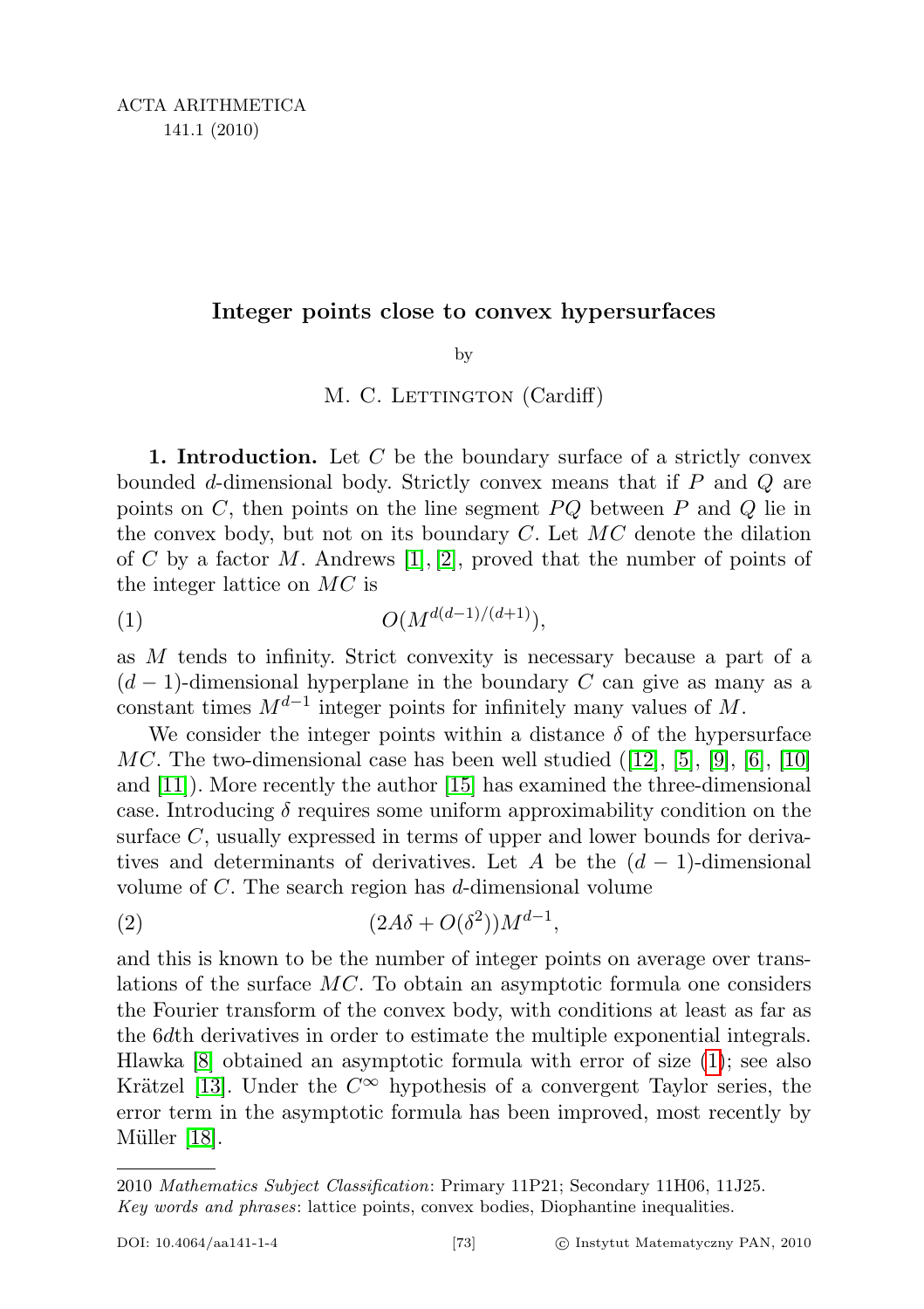We derive an upper bound for the number of integer points within a distance  $\delta$  of the hypersurface. We require only that C has a tangent hyperplane at every point, and that any two-dimensional cross-section through the normal at some point  $P$  consists (in a neighbourhood of  $P$ ) of a plane curve  $C'$  with continuous radius of curvature bounded away from zero and infinity.

CURVATURE CONDITION (with size parameter  $M$ ). For any point P on C and any two-plane  $\Pi$  through the normal to C at P, let  $C(\Pi, P)$  be the closed plane curve  $C \cap \Pi$ . Then  $C(\Pi, P)$  is a twice differentiable plane curve with radius of curvature  $\rho$  lying in the range

<span id="page-1-0"></span>(3) 
$$
c_0 M + 1/2 \le \varrho \le c_1 M - 1/2,
$$

where the constants  $c_0, c_1$  and  $\delta$  satisfy

<span id="page-1-3"></span>(4) 
$$
1/M < c_0 \le 1 \le c_1
$$
 and  $\delta < 1/4$ .

LOCAL CURVATURE CONDITION. There is a constant  $\kappa$  such that for  $C(\Pi, P)$  defined as above, the points Q of  $C(\Pi, P)$  with  $PQ \leq \kappa M$  form a twice differentiable plane curve with radius of curvature satisfying [\(3\)](#page-1-0).

In order to state our results, we set up some notation. Let  $C_0$  be the locus of points at distance  $\delta$  from C measured along the interior normals to C, and let  $C_1$  be the locus of points at distance  $\delta$  measured along the exterior normals. Let E be the d-dimensional shell bounded by  $C_0$  and  $C_1$ so that E has thickness  $2\delta$ . Let S be the set of integer points in E, and let H be the convex hull of S, so that H is a d-dimensional convex polytope ([\[3\]](#page-28-11), [\[4\]](#page-28-12), [\[14\]](#page-28-13), [\[17\]](#page-28-14) and [\[16\]](#page-28-15)). All points of S lie in  $H$ , but not all integer points on the boundary of  $H$  lie in  $S$ .

By Lemma 2.1 of [\[15\]](#page-28-7), the boundary surfaces  $C_0$  and  $C_1$  of the shell E have a tangent hyperplane at each point Q, and their two-dimensional crosssections  $C(\Pi, Q)$  in planes normal to the tangent hyperplanes are twice differentiable, with radius of curvatures in the range

<span id="page-1-1"></span>
$$
(5) \t\t c_0 M \le \varrho \le c_1 M.
$$

Under the Curvature Condition, the shell  $E$  containing  $S$ , the set of integer points, lies in a d-hypersphere of radius  $R = c_1 M$ . The volume  $V_d$  and surface content  $S_d$  of this sphere is given by the formulae (see [\[19\]](#page-28-16))

<span id="page-1-4"></span>(6) 
$$
V_d = \alpha_d R^d, \quad S_d = d\alpha_d R^{d-1},
$$

where

<span id="page-1-2"></span>(7) 
$$
\alpha_{2k} = \frac{\pi^k}{k!}, \quad \alpha_{2k+1} = \frac{2^{2k+1}\pi^k k!}{(2k+1)!}, \quad \alpha_d \le 6, \quad \frac{\alpha_d}{\alpha_{d-1}} \le \pi,
$$

and for  $d \geq 2$ ,

<span id="page-1-5"></span>
$$
(8) \t\t d\alpha_d \le (2\pi)^{d-1}.
$$

We can now state our results.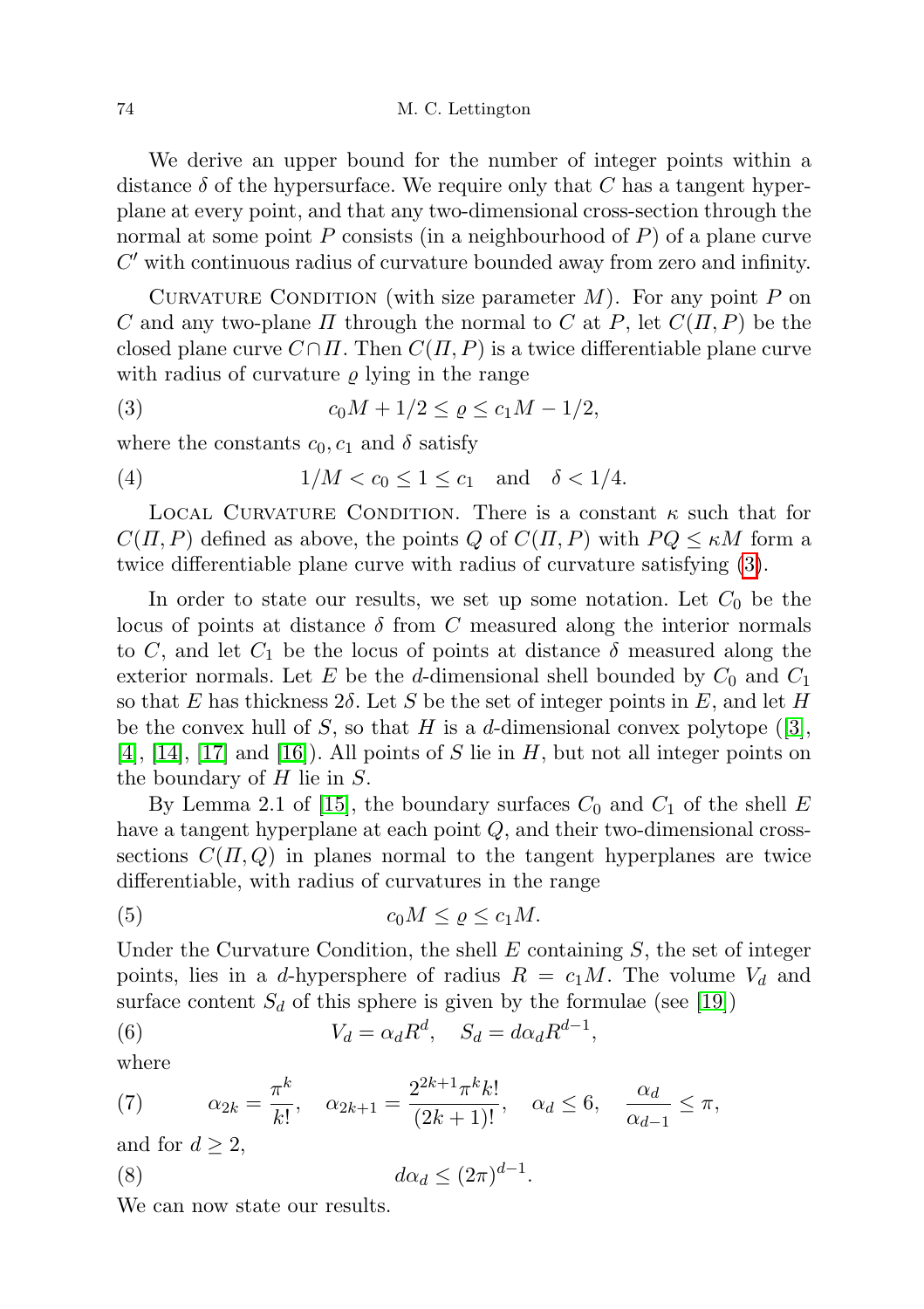THEOREM 1.1. Suppose that  $C$  is a convex hypersurface in d-dimensional Euclidean space  $\mathbb{E}^d$  ( $d \geq 3$ ), satisfying the Curvature Condition at size M (so that C is contained in a hypersphere of radius  $c_1M$ ). Then the total number, N, of integer points lying either on C, or within a distance  $\delta$  of C, is bounded by

<span id="page-2-0"></span>(9) 
$$
N \le \frac{2^{3d^2+5d-7}d!}{\alpha_{d-1}} \left(\frac{c_1}{c_0}\right)^{d-1} ((c_1M)^{d(d-1)/(d+1)} + 2^9 \delta(c_1M)^{d-1}).
$$

THEOREM 1.2. Suppose that  $C$  is a convex hypersurface in d-dimensional Euclidean space  $\mathbb{E}^d$  ( $d \geq 3$ ), satisfying the Local Curvature Condition at size M (so that C is contained in a hypersphere of radius  $c_1M$ ), with

(10) 
$$
M \ge 100\delta c_1/\kappa^2.
$$

Then  $N$ , the total number of integer points lying either on  $C$ , or within a distance  $\delta$  of C, satisfies the same bound [\(9\)](#page-2-0) as in Theorem 1.1.

## 2. Major arcs

DEFINITION. It is helpful in many problems to separate "major arcs", regions where there is good Diophantine approximation, from "minor arcs", regions where there is not. In this paper a major arc can be described informally as a region U of the shell  $E$  such that the convex hull of all the integer points in  $U$  is contained in the intersection of  $E$  with some hyperplane. Hence U can be of dimension j, with  $j = 1, \ldots, d - 1$ .

For each major arc we are interested in the integer points which lie within a distance  $\delta$  from the hypersurface C. In the preceding paper [\[15\]](#page-28-7) we showed that the integer points lie in clusters around the vertices of the convex hull  $H$ , which we call components of a major arc. We also observed that at most two one-dimensional components can lie on the same straight line. Higher dimensional components are, however, not as simple and for  $d-1 \geq j \geq 2$ , there can exist many j-dimensional components on the same j-dimensional plane.

Each j-dimensional component of a major arc has maximum diameter equal to the maximum length of a component of a one-dimensional major arc. By Lemma 4.1 of [\[15\]](#page-28-7) this is

$$
\leq 4\sqrt{\delta c_1 M}.
$$

Hence a  $j$ -dimensional component is contained within a  $j$ -dimensional hypercube of volume

(12) ≤ (4p δc1M) j .

LEMMA 2.1. Let  $\Pi$  be a hyperplane with equation

<span id="page-2-1"></span>
$$
\mathbf{n} \cdot \mathbf{x} = D,
$$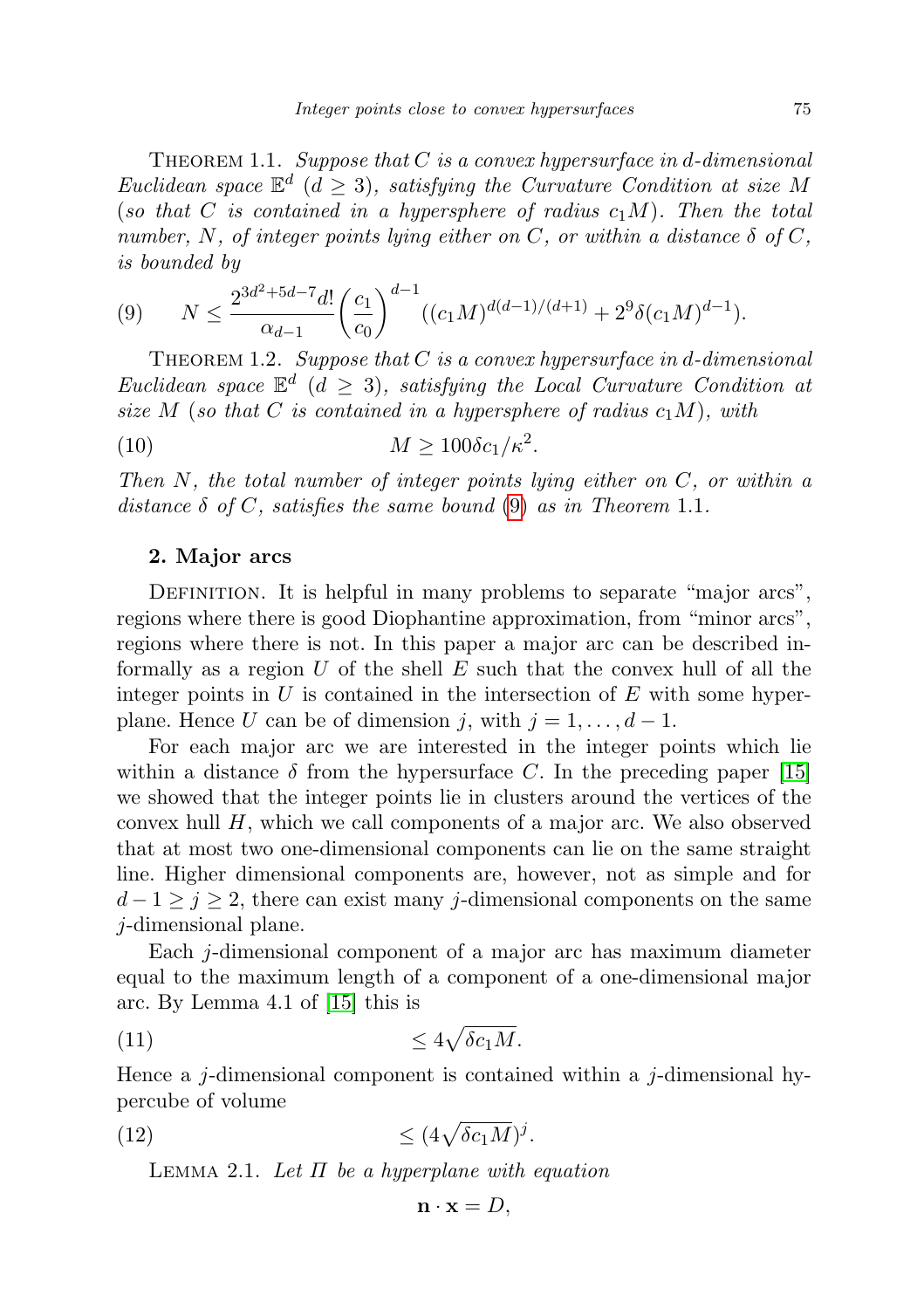where  $\bf{n}$  is a primitive integer vector, and  $\bf{D}$  is an integer. Then the integer points of  $\Pi$  form a lattice with determinant  $|\mathbf{n}|$ .

*Proof.* This is Lemma 4.4 of [\[15\]](#page-28-7).  $\blacksquare$ 

LEMMA 2.2. Let  $\Lambda$  be a j-dimensional lattice of determinant  $n, 1 \leq j$  $\leq d.$  Let U be a convex set in the j-plane of  $\Lambda$ , with j-dimensional volume V, containing K points of the lattice  $\Lambda$ . Then one of the following two cases holds:

- (1) Major arc case: All the points of  $\Lambda$  in the set U lie on a  $(j-1)$ dimensional plane.
- (2) Minor arc case:

$$
K \le j! \frac{V}{n} + j \le (j+1)! \frac{V}{n}.
$$

*Proof.* This is Lemma 4.5 of [\[15\]](#page-28-7).  $\blacksquare$ 

**3. Vertex components.** For each point  $P$  in our shell  $E$ , there exists a normal to the hypersurface  $C$ , meeting the outer boundary surface  $C_1$ normally at a point  $R_1$  and the inner boundary surface  $C_0$  normally at a point  $R_0$ . We call  $R_0$  and  $R_1$  the normal projections of P onto  $C_0$  and  $C_1$  respectively. The vertices of our convex polytope  $H$  must, by definition, lie in  $E$ and for every other non-vertex integer point in  $E$  there must exist a nearest vertex. This argument follows the account in [\[15\]](#page-28-7) of the 3-dimensional case.

DEFINITION. Let  $P$  be a point of  $S$  in the shell  $E$  and  $R_1$  the normal projection of P onto  $C_1$ . Let V be a vertex of the convex hull H and E' the plane sectional strip of E containing V, P and  $R_1$ . If the line segment  $R_1V$ lies entirely within the closed strip  $E'$ , then we say that  $P$  lies in the vertex component  $S(V)$  of S.

LEMMA 3.1. Every point P of S belongs to some vertex component  $S(V)$ .

*Proof.* The line segment  $PR_1$  cuts the boundary of the convex hull H at some point Q between P and  $R_1$  inside E, so that Q lies in some hyperplane face F of H. If Q is a vertex of H then P belongs to  $S(Q)$  as  $QR_1$  will lie on the line segment  $R_0R_1$  inside E.

We now assume that the point  $Q$  is not a vertex of  $H$  and triangulate the facet F of H containing Q so that Q lies in some simplex  $W = V_1 \dots V_d$ . If the line segment  $QV_i$  does not enter the interior of the convex set bounded by  $C_0$  then neither does  $R_1V_i$ , implying that P lies in  $S(V_i)$ .

If P lies in no  $S(V_i)$  then each line segment  $QV_i$  on F cuts the interior of  $C_0$  in some point  $Q_i$  also on F but not in E. The whole convex simplex  $Q_1 \ldots Q_d$  therefore lies strictly inside  $C_0$  and contains Q. Hence, Q is not in E, which is impossible, since Q lies on the line segment  $R_0R_1$ , which is strictly inside E. This contradiction shows that for some  $i$ , the line segment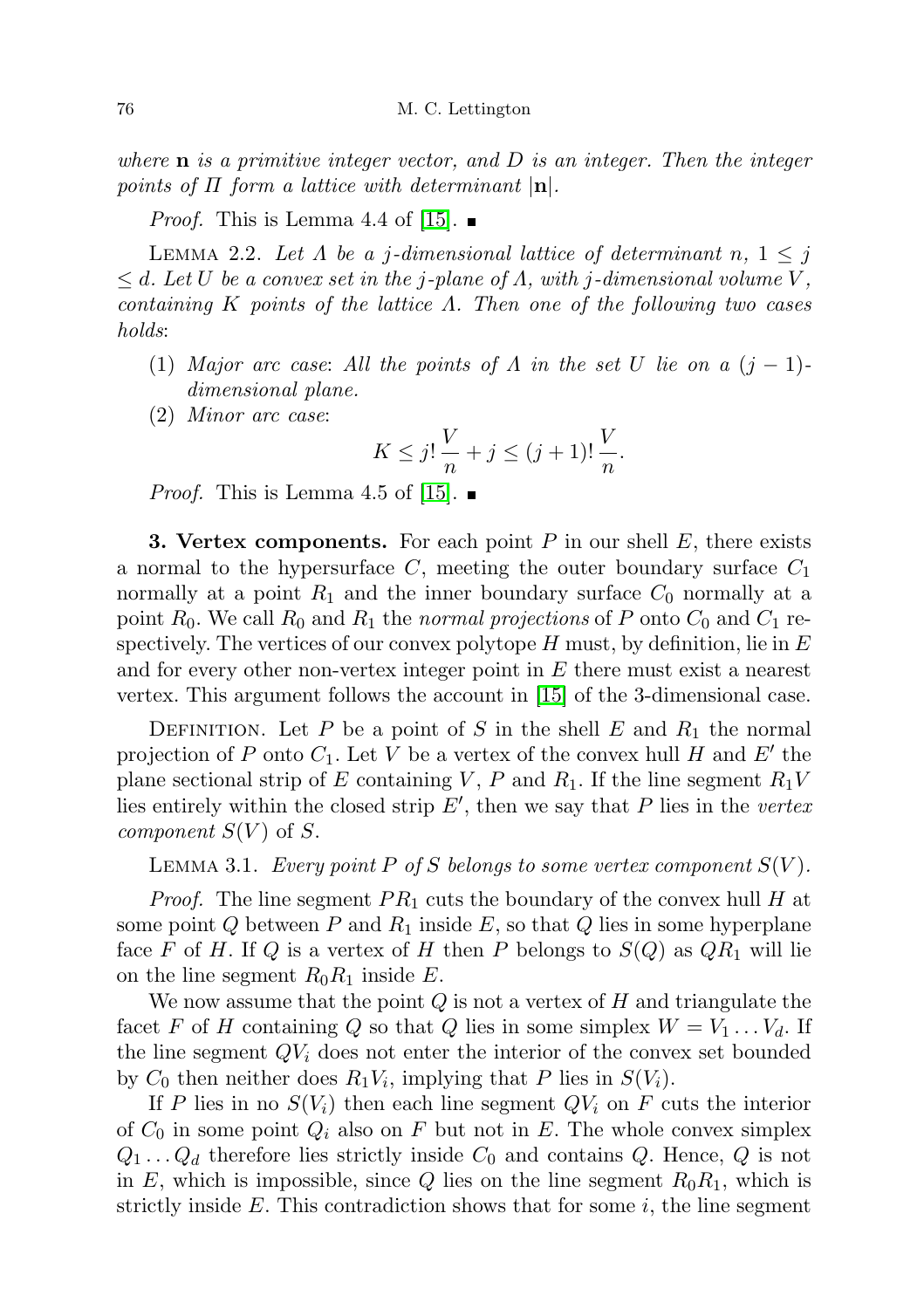$V_iQ$  lies in E and so  $V_iR_1$  lies in E and P is in the component corresponding to  $V_i$ .

LEMMA 3.2 (Spacing lemma). Let V be a vertex of the convex hull  $H$ . Let P be a point of S not in the component  $S(V)$  of V. Let  $R_1$  and  $R_2$  be the respective normal projections of  $P$  and  $V$  onto  $C_1$ . Then

<span id="page-4-1"></span>
$$
(13)\qquad \qquad R_1 R_2 > \sqrt{c_0 \delta M}
$$

and the angle between the normals to  $C_1$  at  $R_1$  and  $R_2$  is

$$
\frac{1}{c_1} \sqrt{\frac{c_0 \delta}{M}}.
$$

Proof. This is Lemma 5.2 of [\[15\]](#page-28-7). The number of dimensions does not affect the geometry of the two-dimensional section.

As each integer point P in S belongs to at least one component  $S(V)$ labelled by some vertex  $V$  of the convex hull  $H$ , components labelled by different vertices may well overlap and different vertices of the convex hull may be close together. We pick a well-spaced set of vertices of  $H$  as follows. Pick a vertex  $V_1$ , and let the *enlarged component*  $S'(V_1)$  be the union of all components  $S(V)$  with V in  $S(V_1)$ .

Now pick a vertex  $V_2$  not in  $S'(V_1)$ , and form the enlarged component  $S'(V_2)$ . We pick  $V_{i+1}$  not in  $S'(V_1), \ldots, S'(V_i)$ , and so on until all of the vertices  $V$  of the convex hull  $H$  lie in some enlarged component.

LEMMA 3.3 (Thickness lemma). Let  $S'(V)$  be an enlarged component and let  $R_2$  be the normal projection of V onto  $C_1$ . Let P be a point in  $S'(V)$  and let  $R_1$  be the normal projection of P onto  $C_1$ . Then the distance h of P from the tangent plane at  $R_2$  satisfies

(15) h ≤ 52δc1/c0,

and

<span id="page-4-0"></span>
$$
(16) \t\t R_1 R_2 \le 10\sqrt{\delta c_1 M}.
$$

Proof. This is Lemma 5.3 of [\[15\]](#page-28-7). The number of dimensions does not affect the geometry of the two-dimensional section.

REMARK. As with the three-dimensional case in [\[15\]](#page-28-7), we are ultimately working towards a shelling argument. This uses the property that if we can obtain a bound valid for  $\delta$  sufficiently small, then we can deduce a possible weaker bound for large  $\delta$  by dividing the shell E into concentric shells  $E_r$ ,  $1 \leq r \leq R$ , of thickness  $\delta_0$ , bounded by shrunken copies of the exterior hypersurface  $C_1$  of E. By inequality [\(5\)](#page-1-1), we have a uniform upper bound of  $c_1M$  for the sectional radius of curvature at any point on each shell  $E_r$ . Hence, when regarding maximum sectional radius of curvatures, we can work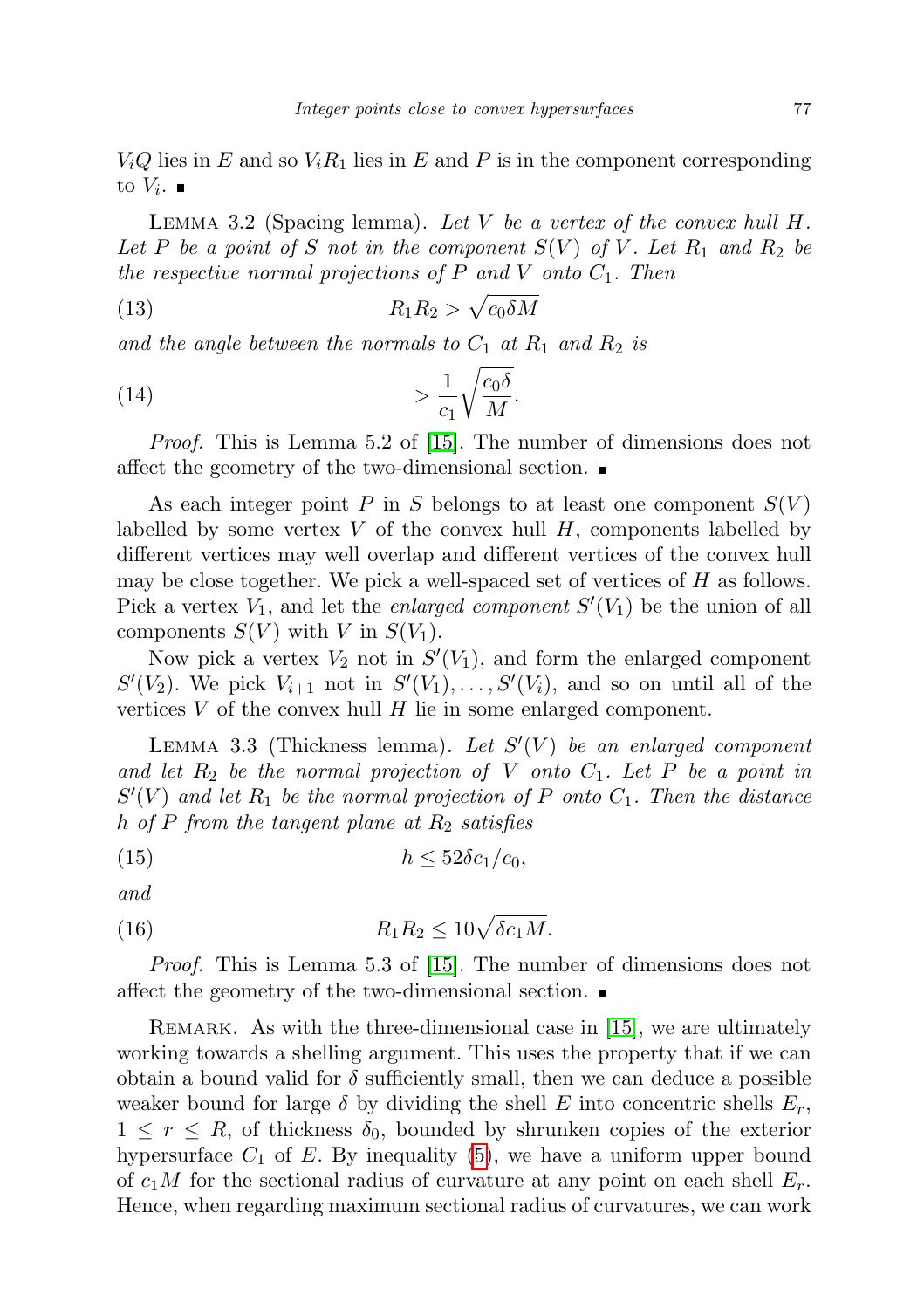within the general shell boundary  $C_1$ , whose sectional radius of curvature is also  $\leq c_1 M$ .

LEMMA 3.4 (Flatness lemma). Let  $S'(V)$  be an enlarged vertex component of our convex hull H. If

<span id="page-5-0"></span>(17) 
$$
\delta < \delta_0 = \left(\frac{c_0}{2^{2d}5^{d-1}13d!c_1}\right)^{2/(d+1)}(c_1M)^{-(d-1)/(d+1)},
$$

then all the points of  $S'(V)$  lie on a hyperplane through the vertex V.

*Proof.* Let P be a point of  $S'(V)$  and let  $R_1$  and  $R_2$  be the normal projections of P and V onto  $C_1$ . All points P of  $S'(V)$  lie within a distance  $52\delta c_1/c_0$  from the tangent hyperplane at  $R_2$ , and by [\(16\)](#page-4-0),

<span id="page-5-2"></span>
$$
PV \le R_1 R_2 \le 10\sqrt{\delta c_1 M}.
$$

Hence, the set of integer points  $S'(V)$  all lie within a rectangular box L, of d-dimensional volume  $Vol(L)$ , with

(18) 
$$
\text{Vol}(L) \le \frac{52\delta c_1}{c_0} (20\sqrt{\delta c_1 M})^{d-1} < \frac{1}{d!},
$$

where we have used the assumption [\(17\)](#page-5-0). Therefore, by Lemma 2.2, the major arc case holds, and all points of the enlarged vertex component  $S'(V)$ , including V itself, lie on a hyperplane.  $\blacksquare$ 

LEMMA 3.5 (Approximate tangency). Let  $S'(V)$  be an enlarged component. Let T be the point of  $C_1$  closest to V. Let P be another point of  $S'(V)$ , and let **g** be the integer vector VP. Then the angle  $\alpha$  between VP and the normal to  $C_1$  at T satisfies

(19) 
$$
|\cos \alpha| \leq \frac{52\delta c_1}{c_0 |\mathbf{g}|}.
$$

Proof. This is Lemma 5.5 of [\[15\]](#page-28-7). The number of dimensions does not affect the geometry of the two-dimensional section.

LEMMA 3.6 (Sums of reciprocal vector lengths). For  $j = 1, \ldots, d - 1$  we have

(20) 
$$
\sum_{1 \leq |\mathbf{e}| \leq E} \frac{1}{|\mathbf{e}|^j} \leq 2^{2d+j} E^{d-j}.
$$

Proof. Applying the Cauchy condensation method, we divide the normal vectors into ranges

<span id="page-5-1"></span>
$$
F/2 < |e| \le F
$$
,  $F = 1, 2, 4, ..., 2^K$ ,

where  $2^{K}$  is the largest power of 2 less than or equal to E. The number of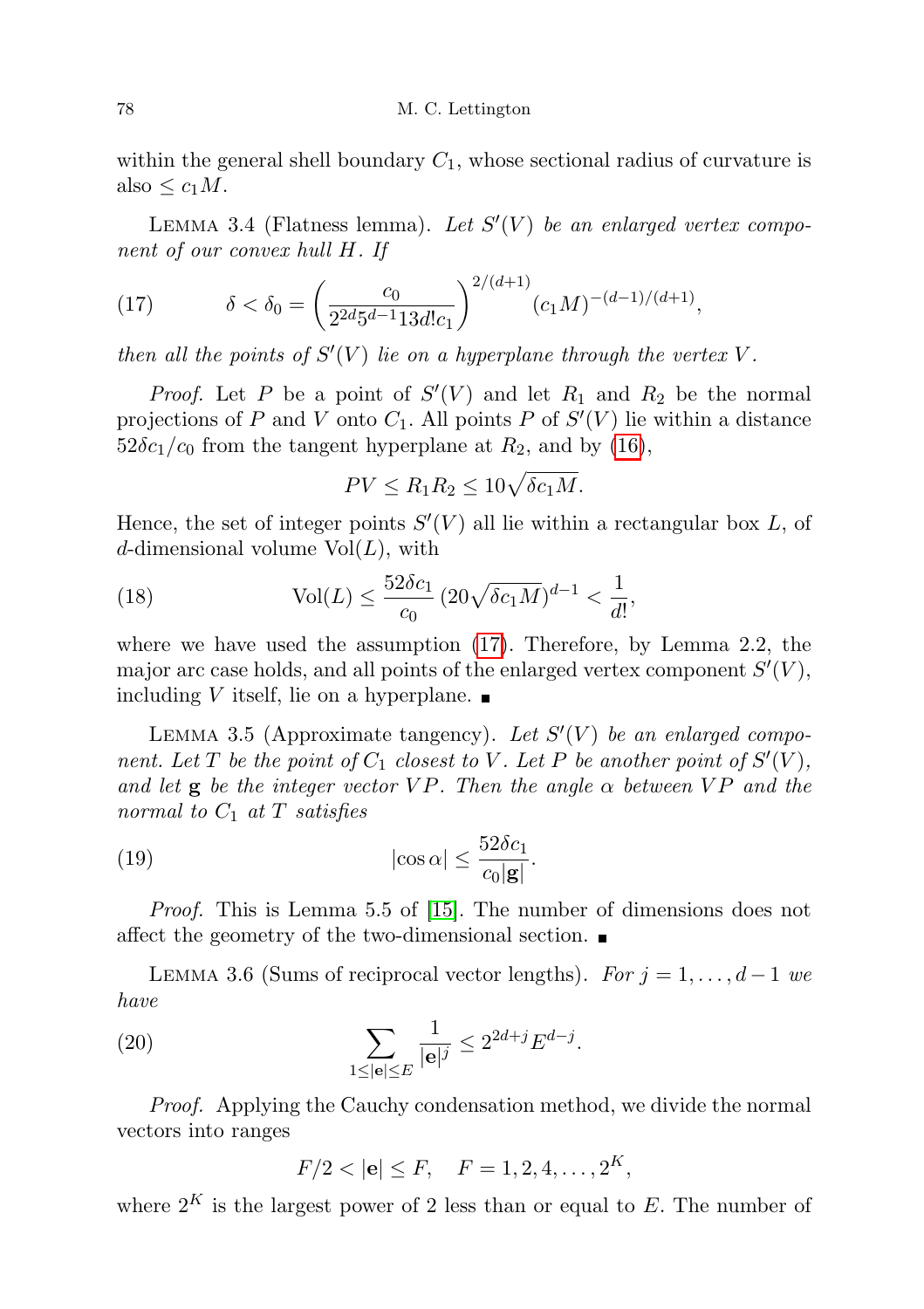integer vectors in this range is

$$
\leq (2F+1)^d - (F+1)^d \leq \sum_{j=0}^d \binom{d}{j} (2^{d-j} - 1) F^{d-j}
$$
  

$$
\leq F^d (3^d - 2^d) \leq 2^{2d-1} F^d,
$$

so that

$$
\sum_{F/2 < |\mathbf{e}| \le F} \frac{1}{|\mathbf{e}|^j} \le 2^{2d-1} F^d \left(\frac{2}{F}\right)^j = 2^{2d+j-1} F^{d-j}.
$$

Summing over the ranges for  $F$ , we have

$$
\sum_{1 \leq |\mathbf{e}| \leq F} \frac{1}{|\mathbf{e}|^j} \leq 2^{2d+j-1} (1 + (2^1)^{d-j} + (2^2)^{d-j} + \dots + (2^K)^{d-j})
$$

$$
= 2^{2d+j-1} \frac{(2^{d-j})^{K+1} - 1}{2^{d-j} - 1} \leq 2^{2d+j} 2^{(d-j)K} \leq 2^{2d+j} E^{d-j}.
$$

DEFINITION. Let R be the normal projection of V onto the outer surface  $C_1$ . We define the reach,  $U(V)$ , of the enlarged vertex component  $S'(V)$ to be the set of points on  $C_1$  such that for all points  $P \in U(V)$  we have

<span id="page-6-0"></span>
$$
(21) \t\t PR \leq 10\sqrt{\delta c_1 M}.
$$

By [\(16\)](#page-4-0), if Q is an integer point in  $S'(V)$ , the normal projection  $R_1$  of Q onto the surface  $C_1$  lies in  $U(V)$ .

Lemma 3.7 (Enlarged vertex components and the Local Curvature Condition). If

$$
(22) \t\t\t\t M \ge 100\delta c_1/\kappa^2,
$$

then the Local Curvature Condition with respect to R holds at all points  $R_1$ in the reach of  $S'(V)$ .

*Proof.* Let P be a point of  $C_1$  in  $U(V)$ . By [\(21\)](#page-6-0) and [\(22\)](#page-6-1),

<span id="page-6-2"></span><span id="page-6-1"></span>
$$
PR \le 10\sqrt{\delta c_1 M} \le \kappa M,
$$

which is the threshold for the Local Curvature Condition.

Lemma 3.8. In d-dimensional space, the number of integer points of S in  $E$  that lie strictly inside the convex hull  $H$  of  $S$  is

.

$$
\leq 2\delta d! \alpha_d d(c_1 M)^{d-1}
$$

*Proof.* This is Lemma 4.3 of [\[15\]](#page-28-7).  $\blacksquare$ 

Let  $S(H)$  be the set of integer points in S that lie on the boundary of the convex hull H. The rest of this paper is devoted to the study of  $S(H)$ . The points of  $S(H)$  fall into enlarged vertex components, where an enlarged vertex component,  $S'(V)$ , of  $S(H)$  is either full d-dimensional or it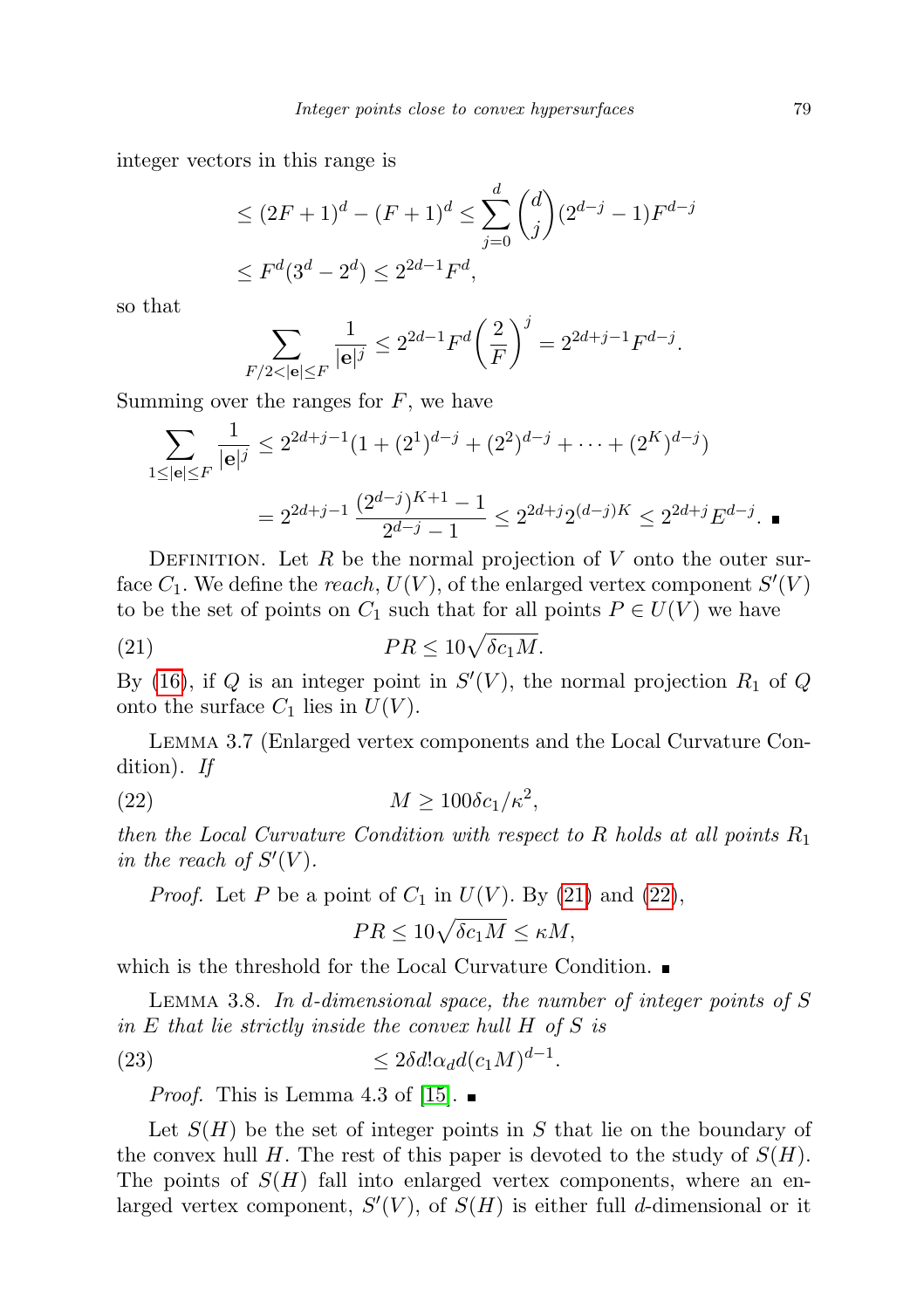lies strictly on some j-dimensional hyperplane that contains the vertex V with  $0 \leq j \leq d-1$ .

LEMMA 3.9. Let  $f_{d-1}$  be the number of  $(d-1)$ -dimensional hyperplane faces of the convex hull H. Then

$$
(24) \t f_{d-1} \le 2(3\alpha_d d!)^{d/(d+1)} (c_1 M)^{d(d-1)/(d+1)} \le 36d!(c_1 M)^{d(d-1)/(d+1)}.
$$

Proof. This is Theorem 3.4 of [\[15\]](#page-28-7), where we have used [\(7\)](#page-1-2) to obtain the second inequality.  $\blacksquare$ 

LEMMA 3.10. For  $0 \leq j \leq d-2$ , let  $f_j$  be the number of j-faces (that is, j-dimensional faces) of the convex hull H. Then

<span id="page-7-0"></span>(25) 
$$
f_j \leq 2(3\alpha_d d!)^{d/(d+1)} (2(j+1)c_1 M)^{d(d-1)/(d+1)}
$$

$$
\leq 36d!(2(j+1)c_1 M)^{d(d-1)/(d+1)}.
$$

*Proof.* This is Theorem 3.6 of [\[15\]](#page-28-7).  $\blacksquare$ 

LEMMA 3.11. Let  $R = c_1M$  and let F be a facet or hyperplane face of H that lies in a hyperplane  $\Psi$  with outward normal **n**. Let X be the point of  $C_1$  at which **n** is the outward normal. Let h be the distance from X along the inward normal to the nearest point Y on the hyperplane  $\Psi$ . Let E' be the  $(d-1)$ -dimensional section of E contained in  $\Psi$ , so that E' contains all parts of the face F that lie in the shell E. Then the  $(d-1)$ -dimensional volume  $V$  of  $E'$  is bounded above by

(26) 
$$
V \le 2^{(d+9)/2} d\delta(c_1 M)^{(d-1)/2} h^{(d-3)/2}.
$$

*Proof.* This is Lemma 4.2 of [\[15\]](#page-28-7).  $\blacksquare$ 

**4. Boundary components.** Let  $S^*(V_i)$  be the subset of  $S'(V_i)$  consisting of integer points on the boundary of  $H$ . We will call this a *boundary component*. We have shown that for each enlarged vertex component  $S'(V_i)$ , if  $\delta$  is sufficiently small then  $S'(V_i)$  lies in a hyperplane and so  $S^*(V_i)$  lies in the same hyperplane.

The *dimension* of the integer point set  $S^*(V_i)$  is defined to be the least e for which  $S^*(V_i)$  lies in an e-dimensional hyperplane, and  $|S^*(V_i)|$  to be the number of elements of  $S^*(V_i)$  in S. When  $e = 0$  we merely have to count the vertices of H. When  $e = d$ , the points of the enlarged vertex component lie on two or more hyperfaces of  $H$ , and we use a volume argument (Lemma 4.3 below). When  $e = d - 1$  we have a straightforward but complicated estimation (Lemma 4.2 below). For intermediate dimensions  $1 \leq e \leq d-2$  we consider "girdles" of parallel planes and use a solid angle spacing argument. This takes its simplest form when  $e = 1$  (Lemma 4.1 below). The cases  $2 \le e \le d-2$  require more combinatorial geometry and will be considered in the next section.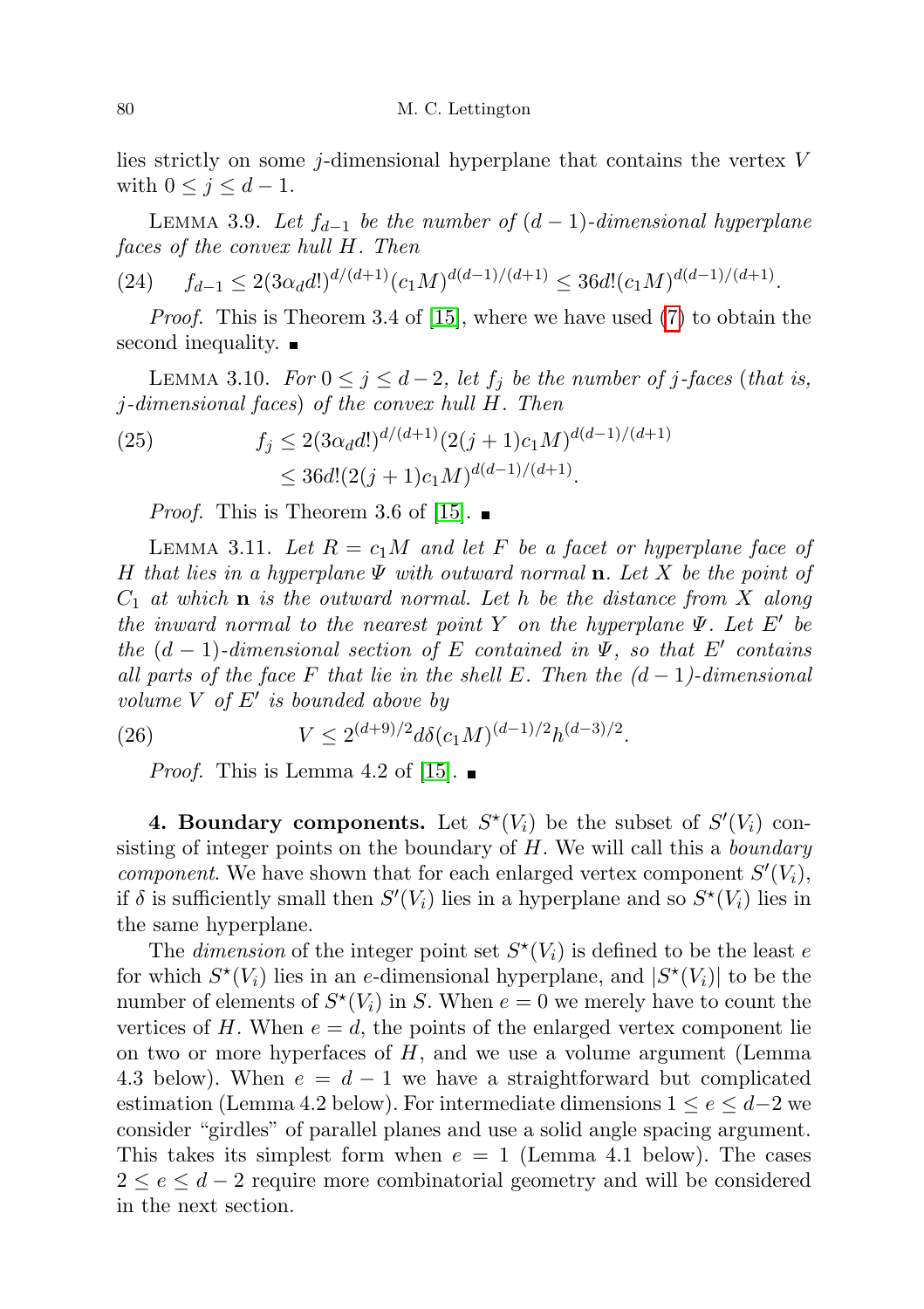We define a *one-dimensional girdle* to be the set of all the boundary components  $S^*(V)$  of H which are one-dimensional and which lie parallel to some primitive integer vector **e**. When considering the  $j$ -dimensional boundary components with  $j \leq d-2$ , we must also take into account the possibility that many of these components may be parallel. To clarify the parallel condition in higher dimensions, we introduce the idea of degrees of parallelism as described in [\[19\]](#page-28-16).

DEFINITION. Let  $\Pi_1$  and  $\Pi_2$  be two planes of dimension p and  $q$  ( $p \ge q$ ) respectively in  $\mathbb{E}^d$  that have no point in common. Let  $\Psi$  be the plane of least dimension d that contains both  $\Pi_1$  and  $\Pi_2$ . Let  $r = p + q - d$ . Then  $\Pi_1$ and  $\Pi_2$  intersect in an r-plane at infinity and we say that  $\Pi_1$  and  $\Pi_2$  are  $(r+1)/q$ -parallel.

If  $p = q$  and  $r = p - 1$ , then  $d = p + 1$ , and  $\Pi_1$  and  $\Pi_2$  are contained in the  $(p+1)$ -plane  $\Psi$ . We say that  $\Pi_1$  and  $\Pi_2$  are *completely parallel*. When this occurs, then through each point O in  $\Psi$  there is a unique line in  $\Psi$  that is normal to both  $\Pi_1$  and  $\Pi_2$ . If two normals are drawn through two points  $O$ , O', cutting  $\Pi_1$  and  $\Pi_2$  in A, B and A', B' then ABB'A' is a rectangle and  $AB = A'B'$ . The distance AB is called the *distance between the completely* parallel p-planes.

We deduce that if two completely parallel  $p$ -planes share a common point, then they are in fact the same p-plane.

In contrast to complete parallelism, we again refer to [\[19\]](#page-28-16) in order that we may clarify complete orthogonality in higher dimensions.

DEFINITION. Through any point O in  $\mathbb{E}^d$  we can find d lines that are all mutually perpendicular. We begin with a line  $l_1$ . All lines perpendicular to  $l_1$  through O form a  $(d-1)$ -plane  $\Pi_1$  whose normal vector at O is  $l_1$ . Let  $l_2$  be one of these lines and let  $\Pi_2$  be the  $(d-1)$ -plane whose normal vector at O is  $l_2$ . Then all lines perpendicular to both  $l_1$  and  $l_2$  at O lie in the  $(d-2)$ -plane that is the intersection of  $\Pi_1$  and  $\Pi_2$ . Let  $l_3$  be one of these lines. Continuing in this manner we create a system of d lines  $l_1, \ldots, l_d$  that are all mutually perpendicular. Any p of these lines determine a p-plane  $\Psi_p$ , and the remaining  $d - p$  lines determine a  $(d - p)$ -plane  $\Psi_{d-p}$ . These two planes only intersect at O and have the property that every line of  $\Psi_p$  through O is perpendicular to every line of  $\Psi_{d-p}$  through O. The two planes  $\Psi_p$  and  $\Psi_{d-p}$ are said to be completely orthogonal.

We deduce that for  $\Psi_p$ , defined as above and containing the point O, there exists a unique  $(d-p)$ -plane  $\Psi_{d-p}$  that is completely orthogonal to  $\Psi_p$ through O. Hence for a given system of d mutually orthogonal lines in  $\mathbb{E}^d$ and any point  $O$ , for each partition of the lines into two sets containing  $p$ and  $d - p$  lines there exists a *unique pair of completely orthogonal planes*,  $\Psi_p$  and  $\Psi_{d-p}$ , that intersect only at O.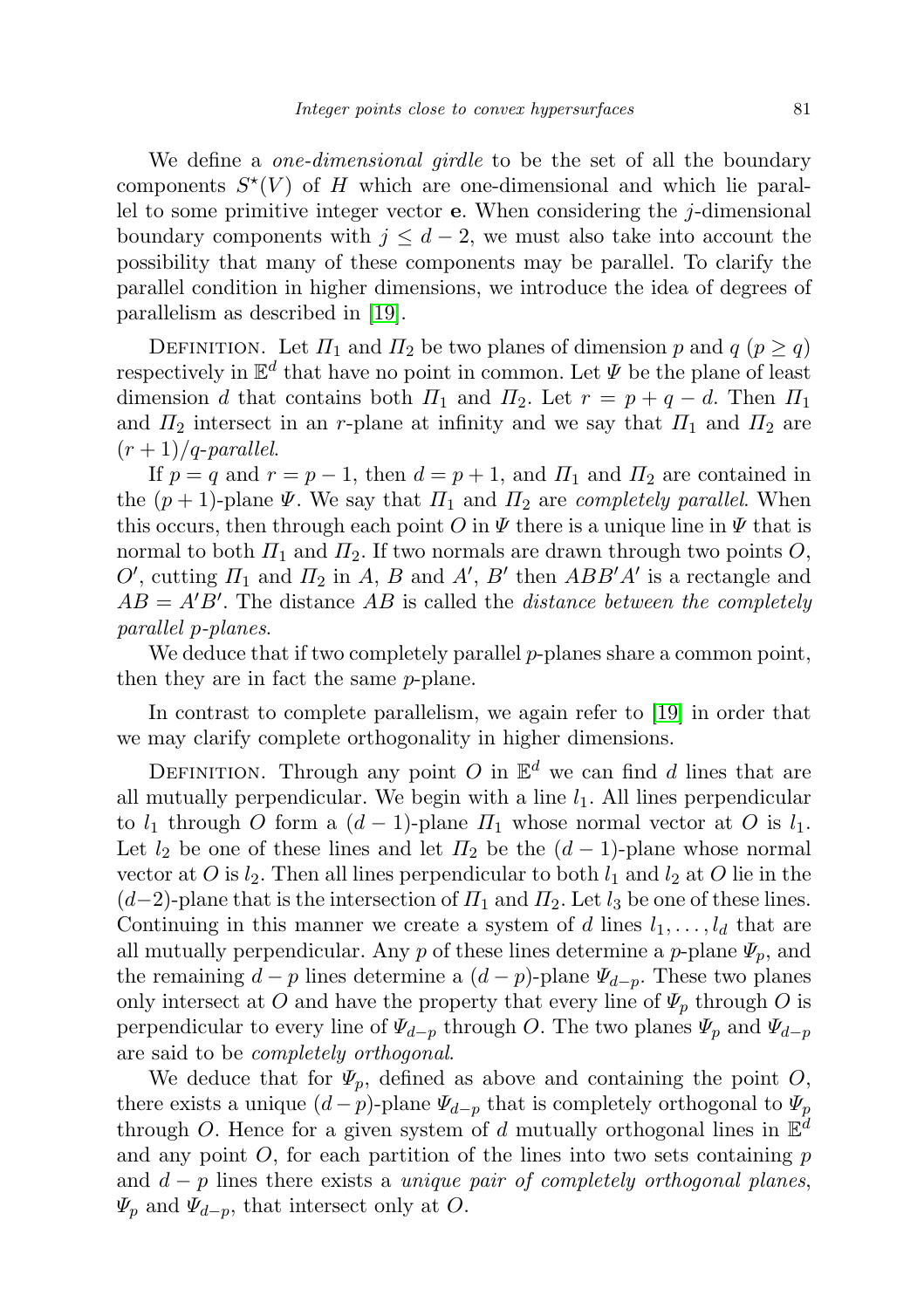Lemma 4.1. The number of integer points on one-dimensional boundary components is estimated by

<span id="page-9-2"></span>(27) 
$$
\sum_{\dim S^*(V_i)=1} |S^*(V_i)| \leq \frac{2^{6d-1} 3^3 c_1^{(d-1)/2} \pi^{d-1}}{\alpha_{d-1} c_0^{(d+1)/2}} \delta(c_1 M)^{d-1}.
$$

Proof. In the proof of Lemma 6.1 of [\[15\]](#page-28-7) we noted that at most two one-dimensional boundary components can lie on the same straight line.

We consider all the boundary components  $S^*(V_i)$  which are one-dimensional lying parallel to some primitive integer vector e. Suppose that the component contains l points of  $S(H)$ , where

$$
(28) \t\t\t L+1 \le l \le 2L
$$

for some L equal to a power of two. We can take  $g = (l-1)e$  in Lemma 3.5, with

<span id="page-9-1"></span>
$$
|\mathbf{g}| \ge (l-1)|\mathbf{e}| \ge L|\mathbf{e}|.
$$

In Lemma 3.5 the angle  $\alpha$  between the vector **e** and the normal to  $C_1$  at T, the point of  $C_1$  nearest to  $V$ , satisfies

<span id="page-9-0"></span>
$$
|\cos \alpha| \le \frac{52\delta c_1}{c_0 L |\mathbf{e}|}.
$$

Hence

(29) 
$$
\left|\frac{\pi}{2} - \alpha\right| \le \frac{26c_1\pi\delta}{c_0L|\mathbf{e}|}.
$$

We want to discuss the spacing of the vertices  $V_i$  that label the enlarged components  $S'(V_i)$  and so the boundary components  $S^*(V_i)$ . Each  $V_i$  has a normal projection  $T_i$  on  $C_1$ . Consider a d-dimensional sphere B of radius  $c_1M$ . We map  $T_i$  on  $C_1$  to the point  $W_i$  on B where the outward normal n to B is parallel to the outward normal to  $C_1$  at  $T_i$ .

Let  $V_i$  and  $V_j$  be distinct vertices labelling enlarged vertex components. Since  $V_i \notin S(V_i)$ , we have

$$
T_i T_j > \sqrt{c_0 \delta M},
$$

by  $(13)$  of Lemma 3.2. Since  $C_1$  has sectional radii of curvature at most  $c_1M$ ,

$$
W_i W_j \ge T_i T_j > \sqrt{c_0 \delta M}.
$$

Hence *d*-dimensional balls  $B_i$  of radii  $\frac{1}{2}$  $c_0 \delta M$ , centred at the points  $W_i$ on B, are disjoint.

The d-ball  $B_i$  meets the surface of the d-sphere B in a  $(d-1)$ -dimensional set  $A_i$  which contains the centre  $W_i$  of  $B_i$  and is a  $(d-1)$ -ball in spherical geometry. As the  $B_i$  are disjoint, the  $(d-1)$ -dimensional volumes of the sets  $A_i$ , on the boundary surface of the *d*-sphere  $B_i$ , are also disjoint and do not overlap. Hence different sets  $S'(V_i)$  correspond to disjoint sets  $A_i$ , with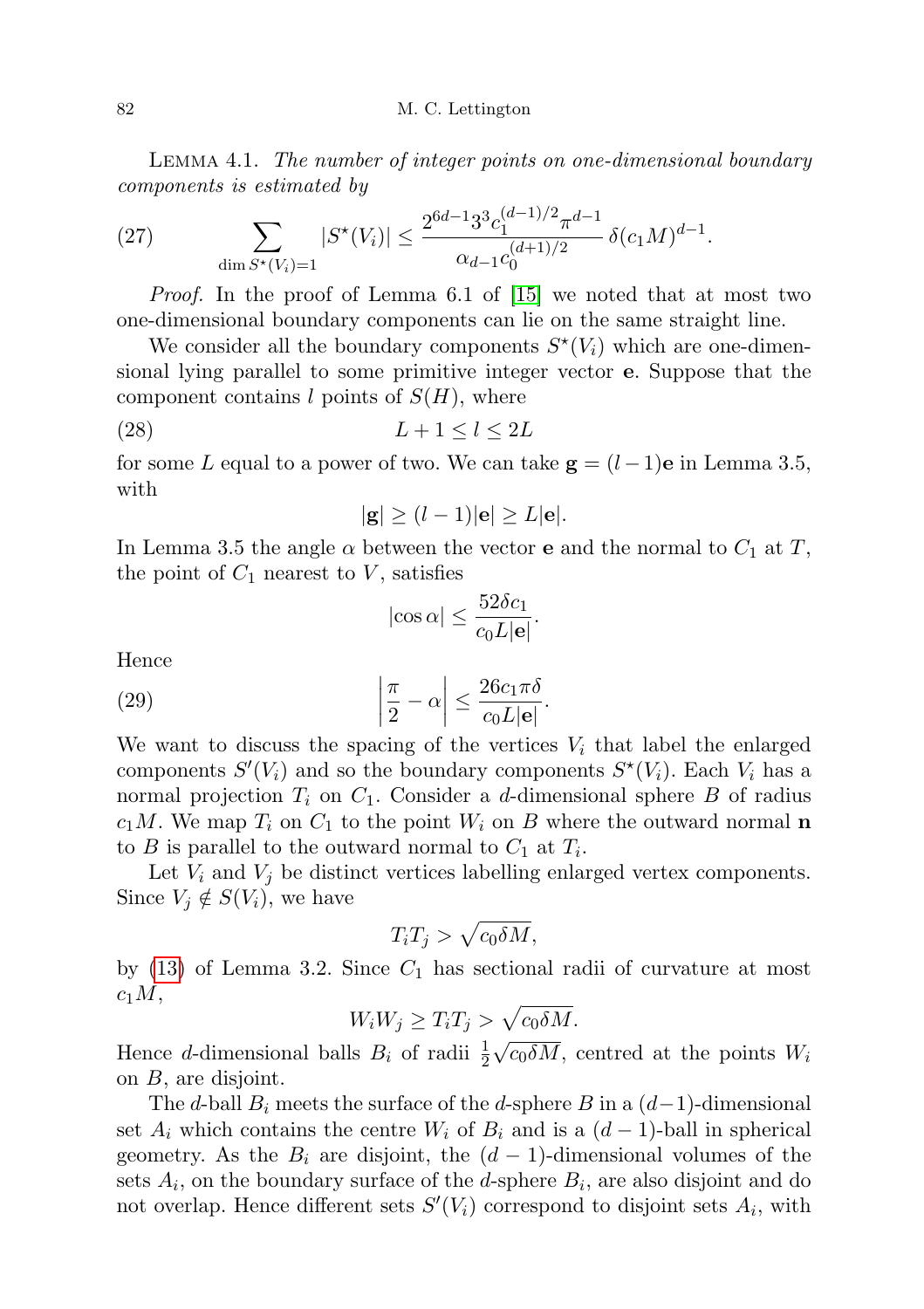centre  $W_i$ , on the surface of the d-sphere B. The  $(d-1)$ -volume of  $A_i$  is greater than the  $(d-1)$ -volume of the intersection of a hyperplane through  $W_i$  with  $B_i$ , which is

$$
\alpha_{d-1}(\sqrt{c_0\delta M/4})^{d-1}.
$$

As  $V_i \in S^*(V_i)$  and  $S^*(V_i) \subseteq S'(V_i)$ , different sets  $S^*(V_i)$  also correspond to disjoint sets  $A_i$ , with centre  $W_i$ , on the surface of the sphere  $B$ .

For each vector **e**, there is an equatorial hyperplane of the d-sphere  $B$ at right angles to **e**. By  $(29)$  the point W on the surface of B, where the normal is parallel to the normal **n** to  $C_1$  at T, lies

<span id="page-10-0"></span>
$$
\leq \frac{26\pi\delta c_1M}{c_0L|{\bf e}|}
$$

from the equatorial hyperplane measured along the surface of B. As stated, the set  $A_i$  is the intersection of the surface of B with a d-ball of radius 1  $\frac{1}{2}\sqrt{c_0\delta M}$ , so it forms a  $(d-1)$ -ball in the spherical geometry of the surface of B, whose radius in spherical geometry is

$$
\leq \frac{\pi}{2} \sqrt{\frac{c_0 \delta M}{4}} \leq \pi \sqrt{\frac{c_0 \delta M}{16}} \, \frac{4 \sqrt{\delta c_1 M}}{L|\mathbf{e}|} = \frac{\pi \delta c_1 M}{L|\mathbf{e}|} \bigg( \frac{c_0}{c_1} \bigg)^{1/2} \leq \frac{\pi \delta c_1 M}{c_0 L|\mathbf{e}|},
$$

by [\(4\)](#page-1-3) and [\(11\)](#page-2-1).

Hence, each point of  $A_i$  lies within a distance

$$
\leq \frac{26\pi\delta c_1M}{c_0L|\mathbf{e}|} + \frac{\pi\delta c_1M}{c_0L|\mathbf{e}|} = \frac{27\pi\delta c_1M}{c_0L|\mathbf{e}|}
$$

from the equatorial hyperplane, measured along the surface of the d-sphere B.

We consider the "girdle" of one-dimensional boundary components  $S^*(V_i)$ which are parallel to the fixed vector **e**. The components in the girdle sat-isfying [\(28\)](#page-9-1) correspond to points  $W_i$  and sets  $A_i$  on the surface of B, such that every point of  $A_i$  lies close to the equatorial hyperplane perpendicular to **e**. The sets  $A_i$  lie in a  $(d-1)$ -annulus whose volume in spherical geometry is at most

$$
(2\pi c_1 M)^{d-2} \left( \frac{54\pi \delta c_1 M}{c_0 L |\mathbf{e}|} \right) = \frac{27(2\pi)^{d-1} \delta (c_1 M)^{d-1}}{c_0 L |\mathbf{e}|}.
$$

By  $(30)$  the number of disjoint sets  $A_i$  in the girdle is at most

(31) 
$$
\frac{2^{d-1}}{\alpha_{d-1}(c_0\delta M)^{(d-1)/2}} \frac{27(2\pi)^{d-1}\delta(c_1M)^{d-1}}{c_0L|\mathbf{e}|} = \frac{27(4\pi c_1)^{d-1}M^{d-1/2}}{\alpha_{d-1}c_0^{(d+1)/2}\delta^{(d-3)/2}L|\mathbf{e}|}
$$

so the boundary components  $S^*(V_i)$  in the girdle for which the number l of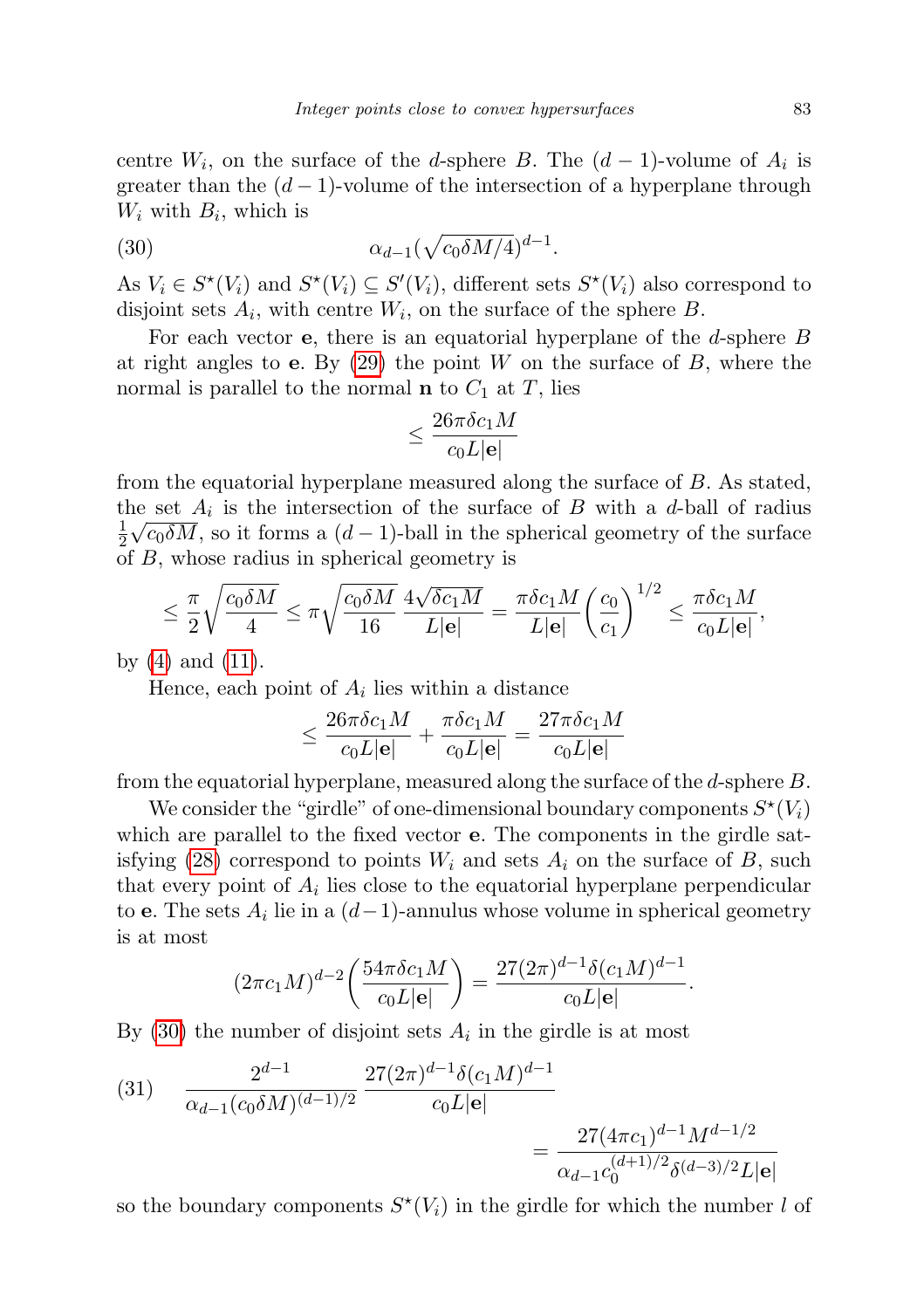points is in the range [\(28\)](#page-9-1) contribute at most

(32) 
$$
\frac{54(4\pi c_1)^{d-1}M^{(d-1)/2}}{\alpha_{d-1}c_0^{(d+1)/2}\delta^{(d-3)/2}|\mathbf{e}|}
$$

integer points. The estimate [\(32\)](#page-11-0) refers only to components in the girdle for which l lies in the range  $(28)$ . We keep the condition  $(28)$ , and sum over primitive integer vectors e. Since the component is a straight line segment lying within the strip  $E$ , by  $(11)$  we have

<span id="page-11-0"></span>
$$
L|\mathbf{e}| \leq (l-1)|\mathbf{e}| \leq 4\sqrt{\delta c_1 M}.
$$

We note that if two boundary components lie on the same line, then the vertices  $V_i$  which label the boundary components  $S^*(V_i)$  must be different, so they are counted separately in this argument. We use the bound of Lemma 3.6 with  $j = 1$  to sum over **e**, so that the number of points on one-dimensional boundary components with  $l$  in the range  $(28)$  is at most

(33) 
$$
\frac{54(4\pi c_1)^{d-1}M^{(d-1)/2}}{\alpha_{d-1}c_0^{(d+1)/2}\delta^{(d-3)/2}} \cdot 2^{2d+1} \left(\frac{4\sqrt{\delta c_1 M}}{L}\right)^{d-1} = \frac{2^{6d-2}3^3c_1^{(d-1)/2}\pi^{d-1}\delta(c_1M)^{d-1}}{\alpha_{d-1}c_0^{(d+1)/2}L^{d-1}}.
$$

Finally, we remove the condition  $(28)$  by summing L through powers of 2, noting that

$$
1 + \frac{1}{2^k} + \frac{1}{4^k} + \frac{1}{8^k} + \dots \le \frac{2^k}{2^k - 1} \le 2.
$$

Hence the total number of integer points of  $S(H)$  which lie on one-dimensional boundary components is at most

$$
\frac{2^{6d-1}3^3c_1^{(d-1)/2}\pi^{d-1}}{\alpha_{d-1}c_0^{(d+1)/2}}\,\delta(c_1M)^{d-1}.\n\equiv
$$

LEMMA 4.2. The number of integer points on  $(d-1)$ -dimensional boundary components, when  $\delta \leq \delta_0$ , is estimated by

<span id="page-11-1"></span> $(34)$   $\sum$ dim  $S^*(V_i)=d-1$  $|S^{\star}(V_i)|$  $\leq d!(d+1)!2^{\frac{9d+17}{2}}\left(\frac{c_1}{c_1}\right)$  $c_0$  $\bigwedge^{(d-1)/2}$  $(c_1M)^{\frac{d(d-1)}{d+1}}+2\left(\frac{c_1}{a}\right)$  $c_0$  $\bigwedge^{(d-1)/2}$  $\delta_0(c_1M)^{d-1}$ .

*Proof.* Each  $(d-1)$ -dimensional boundary component  $S^*(V_i)$  is part of a hyperplane. The intersection of all such hyperplanes forms a convex polytope,  $H^*$ , that is contained within the convex hull  $H$ , and the vertices of  $H^*$  are points of  $S(H)$ . Let  $\Psi$  be a hyperplane face of  $H^*$ , with outward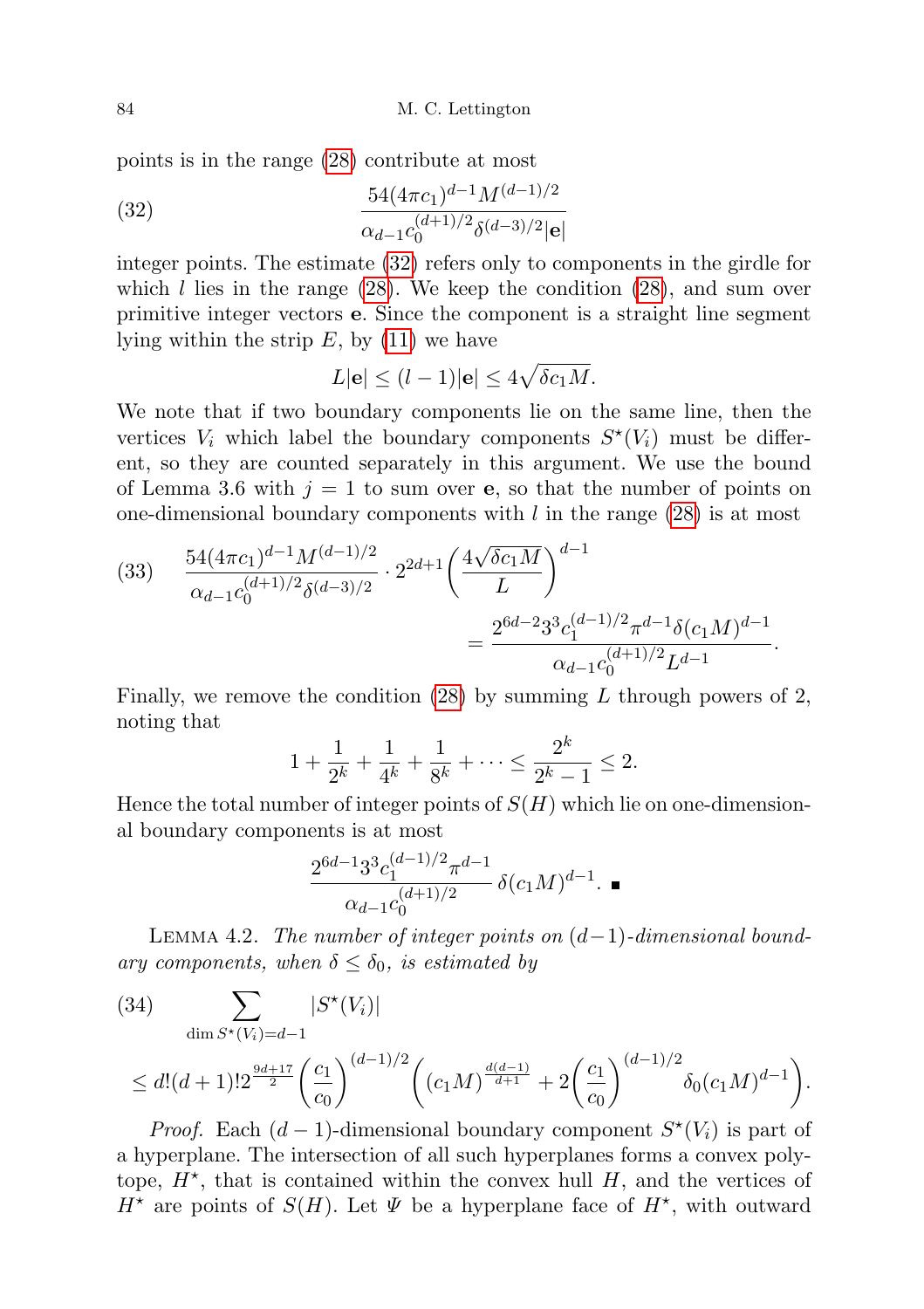normal vector **n** with respect to  $H^*$  (a primitive integer vector). Let Z be the point of C at which the normal  $\mathbf m$  to C is parallel to  $\mathbf n$ . Let  $\mathbf m$  cut  $\Psi$  in Y and the boundary surfaces  $C_0$  and  $C_1$  in W and X respectively (Figure 1). Then **m** is also the outward normal to  $C_0$  at  $W$ , to  $C_1$  at  $X$ , and the boundary hyperplane  $\Psi$  of the convex hull  $H^*$  at Y. Let  $h = XY$ ,  $h' = WY$  be the heights of X above  $\Psi$  and of W above or below  $\Psi$  as de-picted in Figure [1.](#page-12-0) Each component in the annulus  $E \cap \Pi$  is convex. We apply



<span id="page-12-0"></span>Fig. 1. Heights along the common normal m

Lemma 2.2 with  $j = d - 1$ . The set of points is strictly  $(d - 1)$ -dimensional so we use the minor arc case of Lemma 2.2 with  $j = d - 1$ , and lattice determinant  $n = |\mathbf{n}|$  by Lemma 2.1. The volume V is estimated in Lemma 3.11, so we have an estimate for the number  $N(\Psi)$  of integer points that lie in  $E \cap \Psi$ :

<span id="page-12-2"></span>(35) 
$$
N(\Psi) \leq \frac{(d-1)!V}{|\mathbf{n}|} + d - 1 \leq \frac{d!V}{|\mathbf{n}|} \leq \frac{d!2^{(d+9)/2}d\delta(c_1M)^{(d-1)/2}h^{(d-3)/2}}{|\mathbf{n}|}
$$

We sum over all the outward normal vectors of the hyperplanes  $\Psi$ . We get the total number, N, of integer points on the  $(d-1)$ -boundary components to be

.

<span id="page-12-1"></span>(36) 
$$
N \le \sum N(\Psi) \le d! 2^{(d+9)/2} d\delta(c_1 M)^{(d-1)/2} h^{(d-3)/2} \sum \frac{1}{|\mathbf{n}|}.
$$

We distinguish various cases according to the order of the points  $W, X, Y$ and Z on the normal **m**. If  $h > 2\delta$  then the point W lies between X and Y and  $h' > 0$ , as shown in Figure [1.](#page-12-0) By the Curvature Condition, a d-ball  $B_0$ of radius  $c_0 M$ , touching  $C_0$  at W, fits completely inside  $C_0$ . Since  $h' > 0$ , the hyperplane  $\Psi$  cuts both  $C_0$  and  $B_0$ . A "cap" of the hypersurface  $C_0$  lies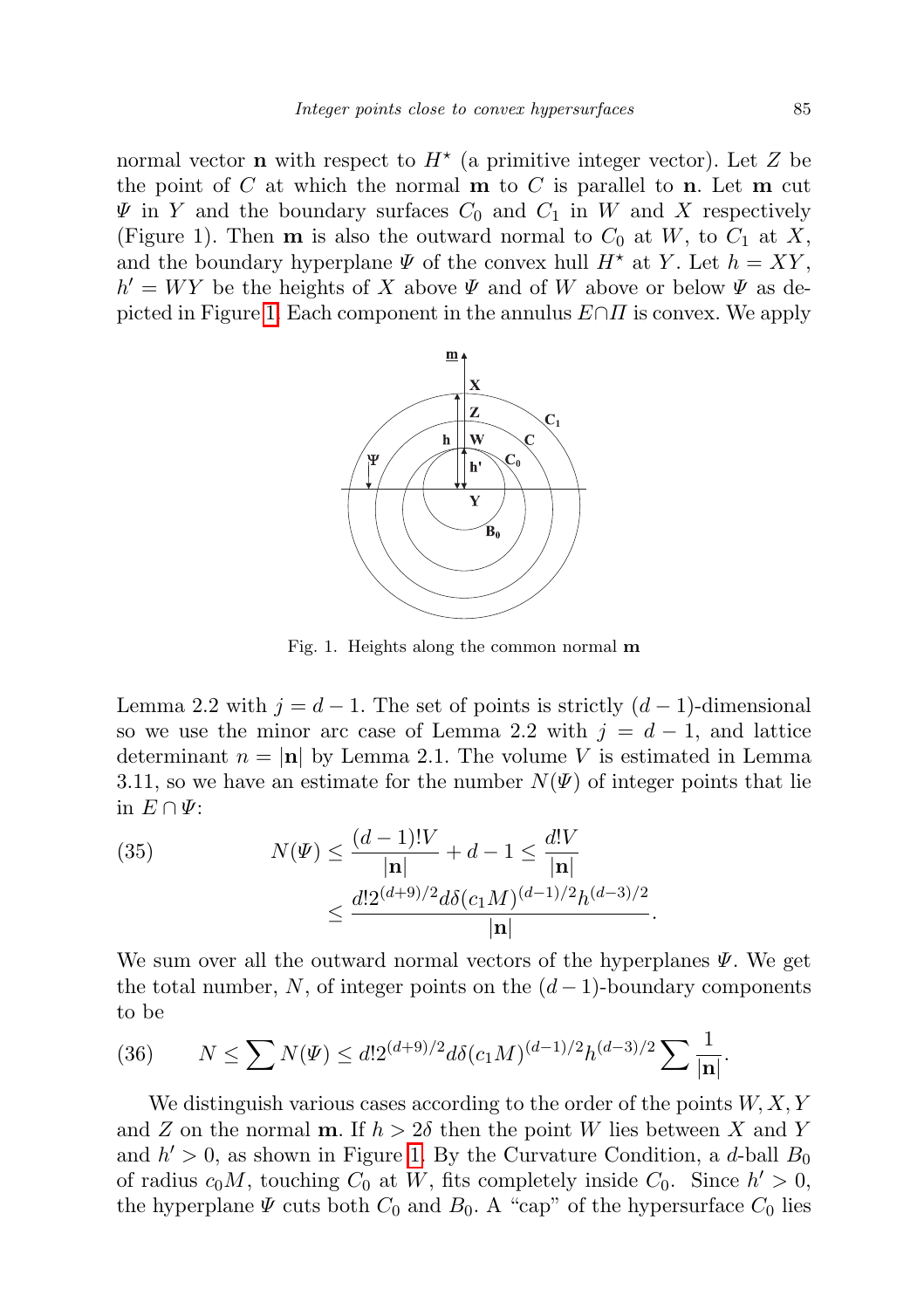above the hyperplane  $\Psi$ . The  $(d-1)$ -dimensional surface content A of the cap cut from  $C_0$  is greater than the content A' of its projection onto the plane  $\Psi$ . If  $h \leq c_0 M + 2\delta$ , then the equator of the d-ball  $B_0$  lies below  $\Psi$ , and  $A' \geq A''$ , the  $(d-1)$ -dimensional content of  $B_0 \cap \Psi$ . This was calculated in the proof in [\[15\]](#page-28-7) of our Lemma 3.11, so we have

<span id="page-13-3"></span>(37) 
$$
A \ge A' \ge A'' = \alpha_{d-1}((2c_0M - h')h')^{(d-1)/2}.
$$

For given  $h_0 \geq 4\delta$ , let  $Q(h_0)$  be the number of hyperplane faces of H with height in the range  $h \geq h_0$ . Let  $h'_0 = h_0 - 2\delta \ (\geq 2\delta)$ .

<span id="page-13-0"></span>First we consider the extreme case

$$
(38) \t\t\t\t h \ge c_0 M + 2\delta.
$$

The equatorial plane  $\Psi^*$  parallel to  $\Psi$  through the centre of  $B_0$ , cuts off a cap from  $C_0$  of smaller  $(d-1)$ -dimensional content  $A^*$ . Then  $A^*$  is greater than or equal to half the surface content of the ball  $B_0$ , which is greater than  $B_0 \cap \Psi^*$ , so that

<span id="page-13-2"></span>(39) 
$$
A \ge A^* \ge \frac{1}{2} d\alpha_d (c_0 M)^{d-1} \ge B_0 \cap \Psi^* = \alpha_{d-1} (c_0 M)^{d-1}.
$$

The boundary content of  $C_0$  is less than or equal to that of a d-sphere of radius  $c_1M$ ,

<span id="page-13-1"></span>(40) ≤ dαd(c1M) d−1 .

Let  $Q_E$  be the number of "extreme faces" satisfying [\(38\)](#page-13-0). Dividing the upper bound [\(40\)](#page-13-1) by the lower bound [\(39\)](#page-13-2) gives

(41) 
$$
Q_E \le \frac{d\alpha_d (c_1 M)^{d-1}}{\alpha_{d-1} (c_0 M)^{d-1}} = \frac{d\alpha_d}{\alpha_{d-1}} \left(\frac{c_1}{c_0}\right)^{d-1} = \lambda_E,
$$

say.

<span id="page-13-4"></span>Secondly we consider the usual case

$$
(42) \t\t\t\t h \le c_0 M + 2\delta,
$$

so that  $h'_0 = h_0 - 2\delta \leq h - 2\delta \leq c_0 M$ . Then from [\(37\)](#page-13-3),

<span id="page-13-5"></span>(43) 
$$
A \ge \alpha_{d-1}((2c_0M - h')h')^{(d-1)/2} \ge \alpha_{d-1}((2c_0M - h'_0)h'_0)^{(d-1)/2}.
$$

Let  $Q_U(h_0)$  be the number of "usual" faces with height  $h \geq h_0$  satisfying [\(42\)](#page-13-4). Dividing the upper bound, [\(40\)](#page-13-1), by the lower bound, [\(43\)](#page-13-5), for this case gives

<span id="page-13-6"></span>(44) 
$$
Q_U(h_0) \leq \frac{d\alpha_d(c_1M)^{d-1}}{\alpha_{d-1}((2c_0M - h'_0)h'_0)^{(d-1)/2}}.
$$

We simplify the upper bound [\(44\)](#page-13-6). When  $4\delta \leq h_0 \leq c_0 M + 2\delta$ , then  $2\delta \leq$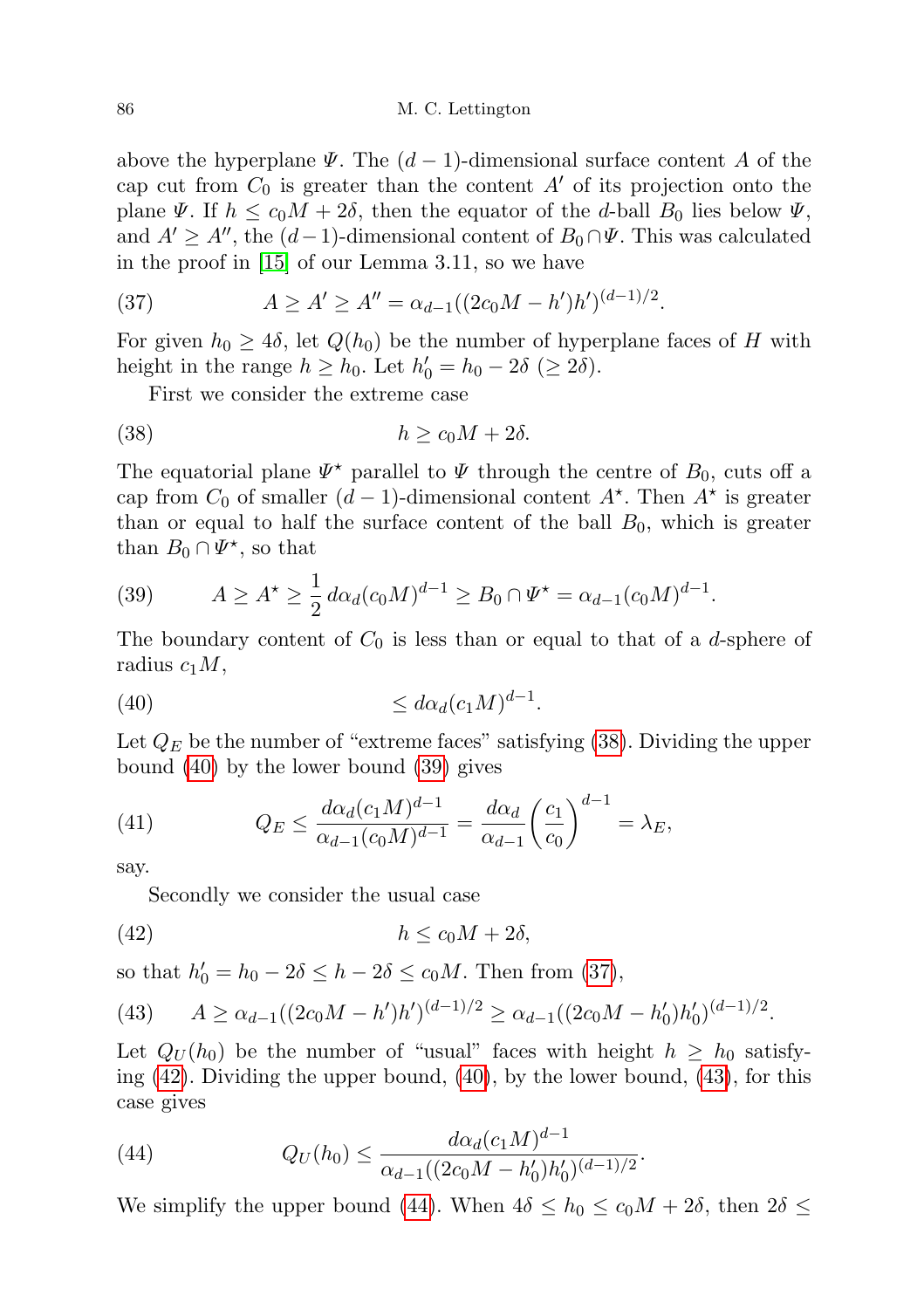$h'_0 \leq c_0 M$ . This implies that

$$
\frac{1}{2c_0M - h'_0} = \frac{1}{2c_0M - h_0 + 2\delta} \le \frac{1}{c_0M}
$$

and  $1/h'_0 \leq 2/h_0$ . Hence we can write

(45) 
$$
Q_U(h_0) \le \frac{2^{(d-1)/2} d\alpha_d (c_1 M)^{d-1}}{\alpha_{d-1} (c_0 M h_0)^{(d-1)/2}} \le \frac{d\alpha_d}{\alpha_{d-1}} \left(\frac{c_1}{c_0}\right)^{(d-1)/2} \left(\frac{2c_1 M}{h_0}\right)^{(d-1)/2} = \lambda_U \left(\frac{2c_1 M}{h_0}\right)^{(d-1)/2},
$$

say.

Each face  $\Psi$  is contained within the outer shell boundary  $C_1$ , which itself is contained within a d-hypersphere of radius  $c_1M$ . Therefore all heights are at most  $2c<sub>1</sub>M$ , and we have

<span id="page-14-0"></span>(46) 
$$
Q(h_0) \le Q_U(h_0) + Q_E
$$
  
\n
$$
\le (\lambda_E + \lambda_U) \left(\frac{2c_1 M}{h_0}\right)^{(d-1)/2} \le \frac{2d\alpha_d}{\alpha_{d-1}} \left(\frac{\sqrt{2}c_1}{c_0}\right)^{d-1} \left(\frac{c_1 M}{h_0}\right)^{(d-1)/2}
$$
  
\n
$$
\le 2^{(d+5)/2} d\left(\frac{c_1}{c_0}\right)^{d-1} \left(\frac{c_1 M}{h_0}\right)^{(d-1)/2} = \lambda_1 \left(\frac{c_1 M}{h_0}\right)^{(d-1)/2},
$$

say, where we have used [\(7\)](#page-1-2). This result is valid for all faces with height  $h \geq h_0 \geq 4\delta.$ 

For a fixed height  $h_0$ , the sum in [\(36\)](#page-12-1) is maximal when as many short vectors as possible are counted, up to the upper bound in [\(46\)](#page-14-0). In the proof of Lemma 3.6 we saw that there are at most  $2^{2d-1}F^d$  vectors in each of the partitions and the inequality [\(20\)](#page-5-1) is calculated assuming this maximum.

The total number of faces counted is

$$
2^{2d-1}((2^0)^d + (2^1)^d + (2^2)^d + \dots + (2^k)^d) = 2^{2d-1} \frac{(2^d)^{k+1} - 1}{2^d - 1}
$$
  
\n
$$
\geq 2^{d(k+1) + d - 1} \geq 2^{d(k+1)}.
$$

Therefore, to ensure that all possible faces are counted, we require

$$
2^{d(k+1)} \ge \lambda_1 \left(\frac{c_1 M}{h_0}\right)^{(d-1)/2},
$$

which implies that

$$
2^{dk}\geq \frac{\lambda_1}{2^d}\bigg(\frac{c_1M}{h_0}\bigg)^{(d-1)/2}.
$$

Hence if

<span id="page-14-1"></span>(47) 
$$
E = \lambda_1^{1/d} \left(\frac{c_1 M}{h_0}\right)^{(d-1)/2d} \ge 2^k \ge \left(\frac{\lambda_1}{2^d}\right)^{1/d} \left(\frac{c_1 M}{h_0}\right)^{(d-1)/2d}
$$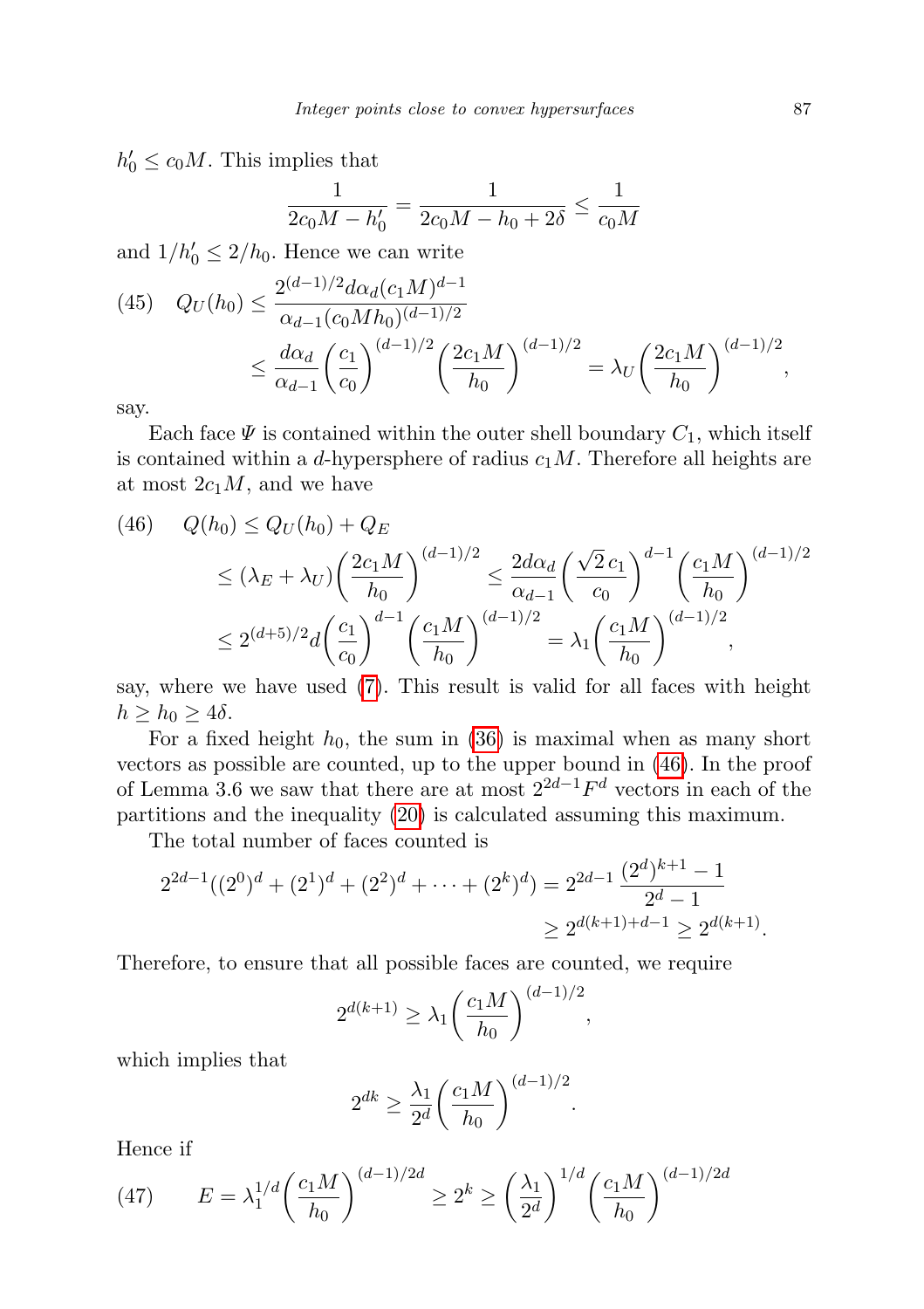in Lemma 3.6 with  $j = 1$ , then [\(36\)](#page-12-1) is maximal. We have

(48) 
$$
\sum_{1 \leq |\mathbf{e}| \leq 2^k} \frac{1}{|\mathbf{e}|} \leq 2^{2d+1} \left( \lambda_1^{1/d} \left( \frac{c_1 M}{h_0} \right)^{(d-1)/2d} \right)^{d-1}.
$$

We now consider three cases.

<span id="page-15-0"></span>Case 1:

(49) 
$$
h \ge \frac{1}{(c_1 M)^{(d-1)/(d+1)}} \ge 4\delta.
$$

Let L be the total number of  $(d-1)$ -faces satisfying [\(49\)](#page-15-0). We partition these  $(d-1)$ -faces into sets  $G_1, \ldots, G_n$ , according to their respective heights  $h_i, 1 \leq i \leq n$ , where  $h_n > \cdots > h_1 \geq 4\delta$ . Let  $L_i = |G_i|$ , the number of hyperplane faces whose height is  $h_i$ ; let  $\mathbf{n}_{i,1}, \ldots, \mathbf{n}_{i,L_i}$  be the normal vectors of the faces in  $G_i$  and let

(50) 
$$
\sigma_i = \sum_{j=1}^{L_i} \frac{1}{|\mathbf{n}_{i,j}|}.
$$

By [\(47\)](#page-14-1) we have

<span id="page-15-1"></span>
$$
\sum_{i=1}^{n} \sigma_i \le \sum_{1 \le |\mathbf{e}| \le 2^k} \frac{1}{|\mathbf{e}|} \le 2^{2d+1} \left(\lambda_1^{1/d} \left(\frac{c_1 M}{h_i}\right)^{(d-1)/2d}\right)^{d-1}
$$

.

Hence for each  $h_i$ , there exists a real number  $\tau_i$ ,  $0 < \tau_i \leq 1$ , with

(51) 
$$
\sigma_i = \tau_i 2^{2d+1} \left( \lambda_1^{1/d} \left( \frac{c_1 M}{h_i} \right)^{(d-1)/2d} \right)^{d-1},
$$

and

(52) 
$$
0 < \sum_{i=1}^{n} \tau_i \le 1.
$$

Let  $N(h_i)$  be the number of integer points lying in  $G_i \cap E$ . Then by [\(35\)](#page-12-2) and [\(51\)](#page-15-1), we have

$$
N(h_i) \leq d! 2^{(d+9)/2} d\delta(c_1 M)^{(d-1)/2} h_i^{(d-3)/2} \sum_{j=1}^{L_i} \frac{1}{|\mathbf{n}_{i,j}|}
$$
  
\n
$$
\leq d! 2^{(d+9)/2} d\delta(c_1 M)^{(d-1)/2} h_i^{(d-3)/2} \tau_i 2^{2d+1} \left(\lambda_1^{1/d} \left(\frac{c_1 M}{h_i}\right)^{(d-1)/2d}\right)^{d-1}
$$
  
\n
$$
= \lambda_2 \tau_i \delta(c_1 M)^{(d-1)/2 + (d-1)^2/2d} h_i^{(d-3)/2 - (d-1)^2/2d},
$$

say. Summing over all heights  $h_i$  gives  $N_1$ , the total number of integer points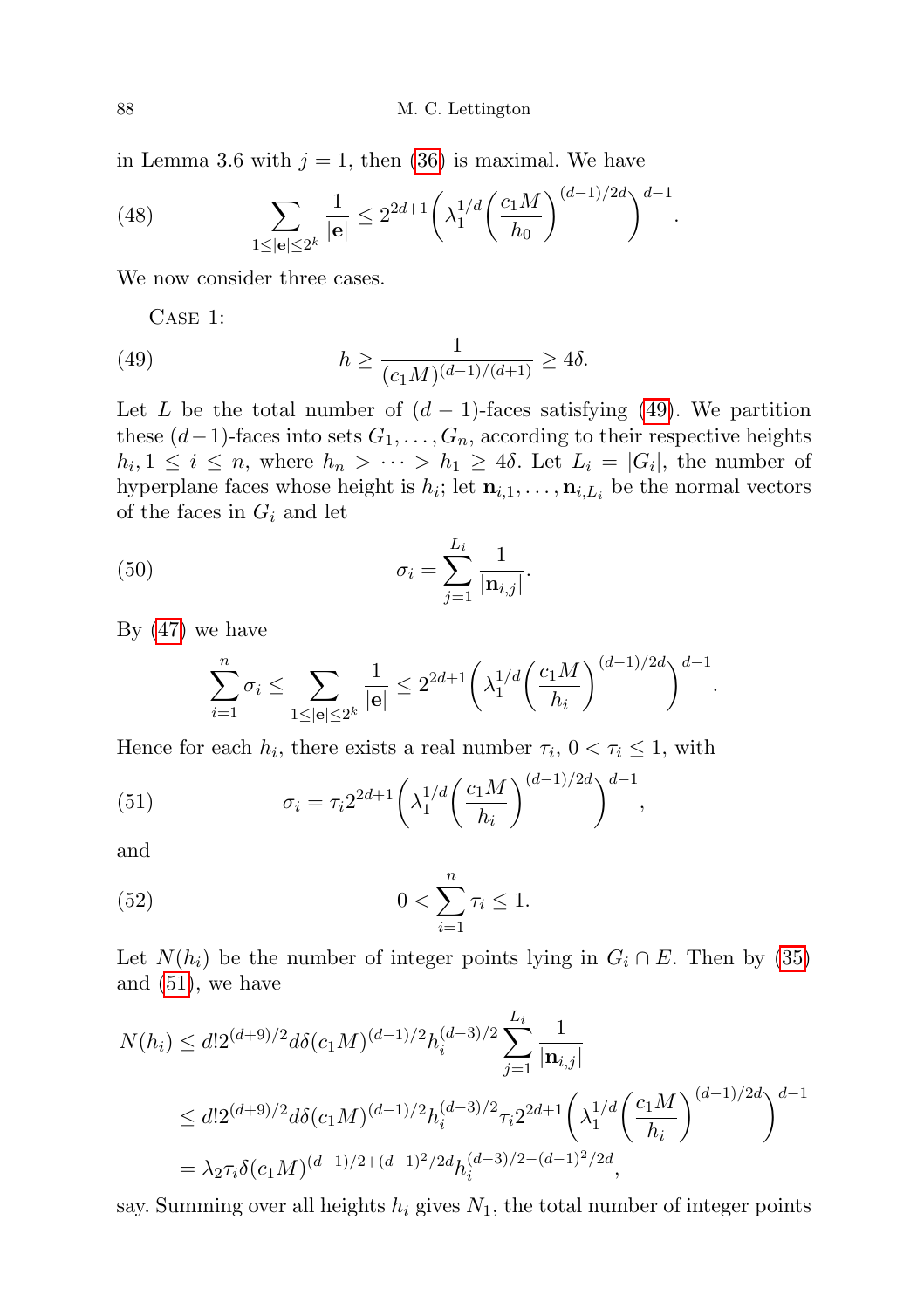contributed in this case, to be

<span id="page-16-0"></span>(53) 
$$
\leq \lambda_2 \delta(c_1 M)^{(d-1)(2d-1)/2d} \sum_{i=1}^n \tau_i h_i^{-(d+1)/2d}
$$

The exponent of  $h_i$  in [\(53\)](#page-16-0) is negative, and as the  $h_i$  are positive, the sum is maximal when the  $h_i$  are as small as possible and the  $\tau_i$  are as large as possible for the smallest  $h_i$ . Hence we take  $\sum_{i=1}^n \tau_i = 1$  in [\(53\)](#page-16-0), and

$$
h_i = \frac{1}{(c_1 M)^{(d-1)/(d+1)}}
$$

for all *i*. Substituting for  $h_i$  in [\(53\)](#page-16-0) gives the total number of integer points  $N_1$  contributed to be

(54) 
$$
N_1 \leq \lambda_2 \delta(c_1 M)^{\frac{(d-1)(2d-1)}{2d} + \frac{d-1}{2d}} \sum_{i=1}^n \tau_i = \lambda_2 \delta(c_1 M)^{d-1}.
$$

<span id="page-16-3"></span>Case 2:

(55) 
$$
4\delta \le h \le \frac{1}{(c_1 M)^{(d-1)/(d+1)}}.
$$

By Lemma 3.9, the maximum possible number of faces is

$$
\leq 2(3\alpha_d d!)^{d/(d+1)}(c_1M)^{d(d-1)/(d+1)}.
$$

Hence if

$$
E = 4(3\alpha_d d!)^{1/(d+1)} (c_1 M)^{(d-1)/(d+1)}
$$
  
 
$$
\geq 2^k \geq 2(3\alpha_d d!)^{1/(d+1)} (c_1 M)^{(d-1)/(d+1)}
$$

in Lemma 3.6 with  $j = 1$ , then [\(36\)](#page-12-1) is maximal. We have

<span id="page-16-1"></span>(56) 
$$
\sum_{1 \leq |\mathbf{e}| \leq 2^k} \frac{1}{|\mathbf{e}|} \leq 2^{2d+1} (4(3\alpha_d d!)^{1/(d+1)} (c_1 M)^{(d-1)/(d+1)})^{d-1}.
$$

Let  $N_2$  be the total number of integer points in this case. Then substituting  $(56)$  into  $(36)$  yields

<span id="page-16-2"></span>(57) 
$$
N_2 \le d! 2^{(d+9)/2} d\delta(c_1 M)^{(d-1)/2} h^{(d-3)/2} \times 2^{2d+1} 4^{d-1} (3 \alpha_d d!)^{(d-1)/(d+1)} (c_1 M)^{(d-1)^2/(d+1)}.
$$

Taking

$$
h = \frac{1}{(c_1 M)^{(d-1)/(d+1)}}
$$

to maximise [\(57\)](#page-16-2) we have

<span id="page-16-4"></span>(58) 
$$
N_2 \le \lambda_3 \delta(c_1 M)^{\frac{(d-1)^2}{d+1} - \frac{(d-3)(d-1)}{2(d+1)} + \frac{d-1}{2}} = \lambda_3 \delta(c_1 M)^{d-1}.
$$

CASE 3:  $0 \le h \le 4\delta$ . As in the previous case, we assume the maximum number of short vector faces and we take  $h = 4\delta$  to maximise [\(57\)](#page-16-2). Let  $N_3$ 

.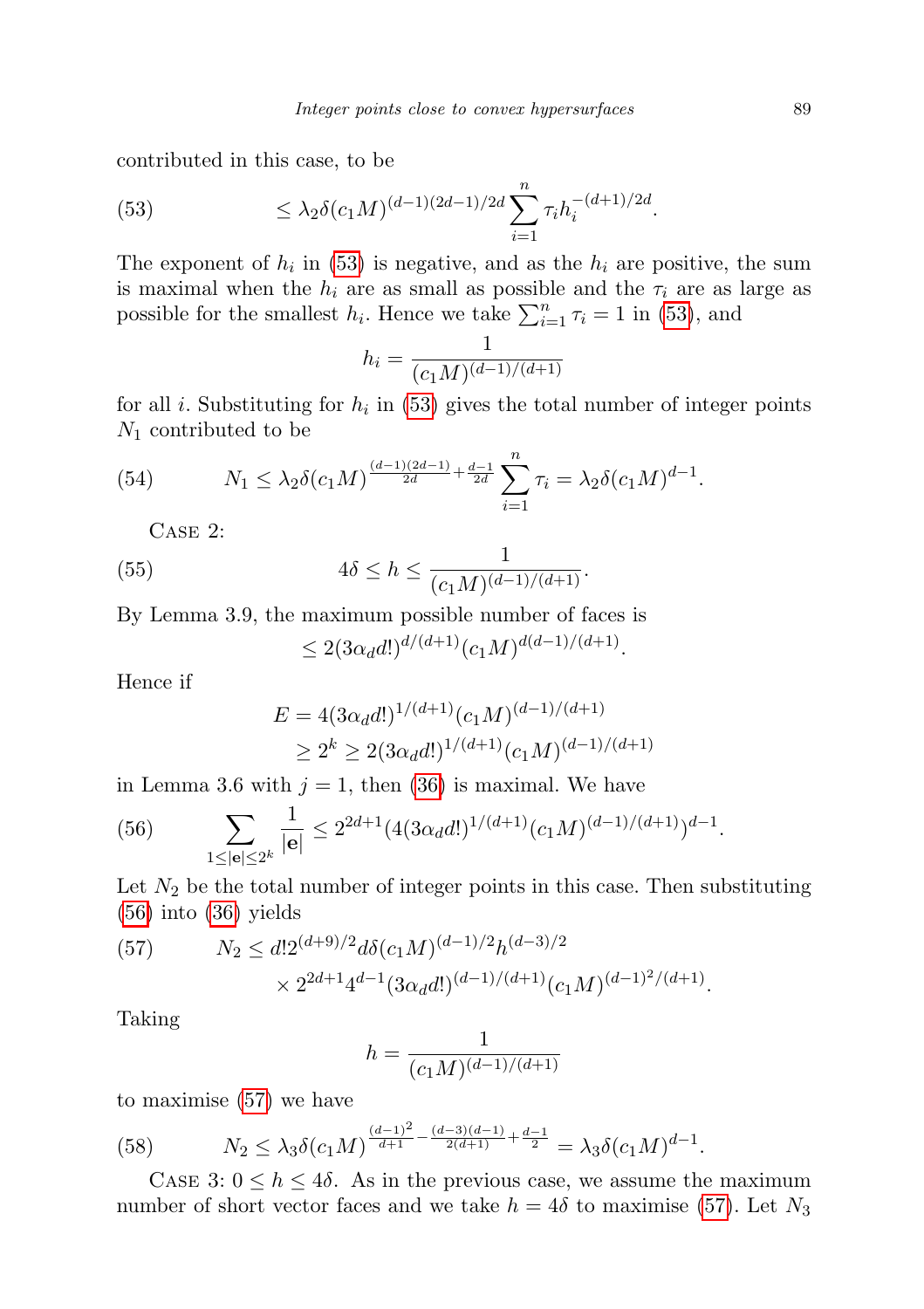90 M. C. Lettington

be the total number of integer points in this case. Then

$$
N_3 \le \lambda_3 \delta(4\delta)^{(d-3)/2} (c_1 M)^{\frac{(d-1)^2}{d+1} + \frac{d-1}{2}} = \lambda_3 4^{(d-3)/2} (\delta c_1 M)^{(d-1)/2} (c_1 M)^{(d-1)^2/(d+1)}.
$$

When

$$
\delta \le \delta_0 = \left(\frac{c_0}{2^{2d} 5^{d-1} 13d!c_1}\right)^{2/(d+1)} (c_1 M)^{-(d-1)/(d+1)}
$$
  
=  $\mu(c_1 M)^{-(d-1)/(d+1)},$ 

we have the bound

<span id="page-17-0"></span>(59) 
$$
N_3 \le \lambda_3 \mu^{(d-1)/2} 2^{d-3} ((c_1 M)^{2/(d+1)})^{(d-1)/2} (c_1 M)^{(d-1)^2/(d+1)}
$$

$$
= \lambda_3 \mu^{(d-1)/2} 2^{d-3} (c_1 M)^{d(d-1)/(d+1)}.
$$

Finally, we add together the upper bounds for  $N_1$ ,  $N_2$  and  $N_3$  in [\(54\)](#page-16-3), [\(58\)](#page-16-4) and [\(59\)](#page-17-0) respectively. When  $\delta = \delta_0$  this gives the total number, N, of integer points lying on the  $(d-1)$ -dimensional boundary components to be

$$
N \le (\lambda_2 + \lambda_3) \delta_0 (c_1 M)^{d-1} + \lambda_3 \mu^{(d-1)/2} 2^{d-3} (c_1 M)^{d(d-1)/(d+1)}.
$$

After simplification we find that

$$
\lambda_2 \le d(d+1)!2^{3d+8} \left(\frac{c_1}{c_0}\right)^{d-1}, \quad \lambda_3 \le d!(d+1)!2^{(9d+17)/2},
$$

and

$$
2^{d-3}\mu^{(d-1)/2}\leq 1,
$$

where we have used [\(6\)](#page-1-4). Hence, if  $\delta \leq \delta_0$  then N does not exceed

$$
d!(d+1)!2^{\frac{9d+17}{2}}\binom{c_1}{c_0}^{(d-1)/2}\left((c_1M)^{\frac{d(d-1)}{d+1}}+2\left(\frac{c_1}{c_0}\right)^{(d-1)/2}\delta_0(c_1M)^{d-1}\right). \blacksquare
$$

Lemma 4.3. The number of integer points on d-dimensional boundary components, when  $\delta = \delta_0$ , is estimated by

<span id="page-17-1"></span>(60) 
$$
\sum_{\dim S^*(V_i)=d} |S^*(V_i)| \le 2(d+1)(3\alpha_d d!)^{d/(d+1)} (2c_1 M)^{d(d-1)/(d+1)}
$$

$$
\le 36(d+1)!(2c_1 M)^{d(d-1)/(d+1)}.
$$

*Proof.* From [\(18\)](#page-5-2), the d-dimensional boundary component  $S^*(V_i)$  will have a d-dimensional volume  $Vol(H_i)$ , with

$$
Vol(H_i) \le \frac{52\delta c_1}{c_0} (20\sqrt{\delta c_1 M})^{d-1}.
$$

Since  $\delta = \delta_0$  this gives a d-volume of at most 1/d!. Applying the minor arc case of Lemma 2.2 gives

$$
K_i \le (d+1)! \text{Vol}(H_i),
$$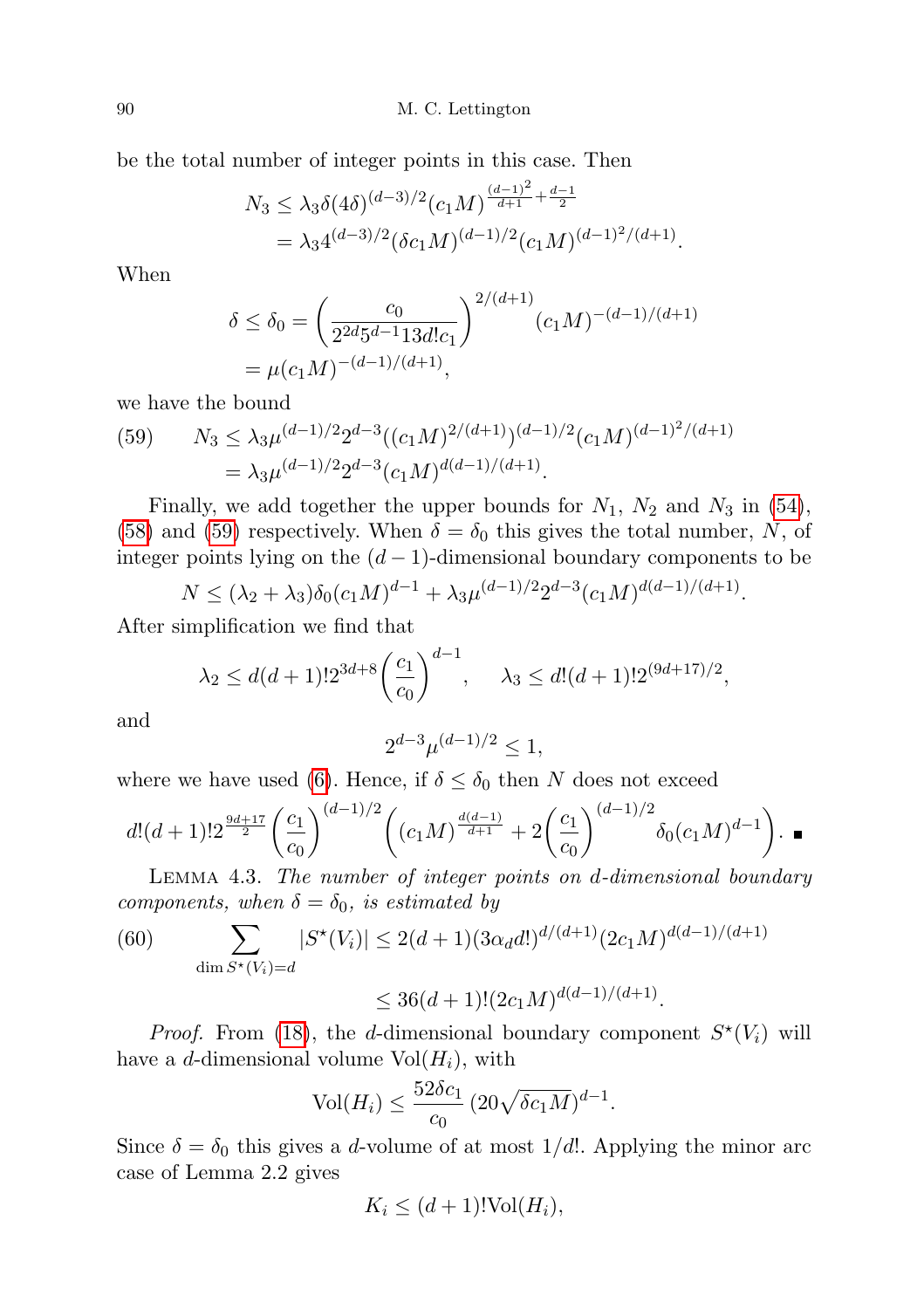where  $K_i$  is the number of integer points contained in  $S^*(V_i)$ . However, the existence of a d-dimensional  $S^*(V_i)$  in  $S'(V)$  requires that  $K_i \geq d+1$ , and so if we consider  $\delta = \delta_0$ , then  $K_i$ , the number of integer points in the boundary component, is exactly  $d+1$ . The number of vertices of the convex hull is

$$
\leq 2(3\alpha_d d!)^{d/(d+1)}(2c_1M)^{d(d-1)/(d+1)},
$$

by [\(25\)](#page-7-0) in Lemma 3.10 with  $j = 1$ . Hence, when  $\delta = \delta_0$ , the total number of integer points in the d-dimensional boundary components is estimated by

(61) 
$$
2(d+1)(3\alpha_d d!)^{d/(d+1)}(2c_1M)^{d(d-1)/(d+1)}.
$$

5. Girdles and lattice determinants. We now recall Minkowski's Second Theorem [\[7\]](#page-28-17).

LEMMA 5.1 (Minkowski's Second Theorem). Let  $K$  be a convex body symmetrical in the origin. Let  $\Lambda$  be a lattice. Let the successive minima of K with respect to  $\Lambda$  be  $\lambda_1, \ldots, \lambda_d$ , defined by

 $\lambda_i = \inf\{\lambda > 0 : \lambda K$  contains at least i linearly independent vectors of  $\Lambda\},$ where

<span id="page-18-0"></span>
$$
0 < \lambda_1 \leq \cdots \leq \lambda_d < +\infty.
$$

Then they obey the inequality

(62) 
$$
\frac{2^d D(\Lambda)}{d!} \leq \lambda_1 \dots \lambda_d V(K) \leq 2^d D(\Lambda)
$$

where  $V(K)$  is the volume of K and  $D(\Lambda)$  is the determinant of the lattice.

COROLLARY. Let  $\Lambda$  and  $D(\Lambda)$  be defined as above, with  $\lambda_1, \ldots, \lambda_d$  the ordinary Euclidean lengths of the lattice vectors. Let K be the open unit d-ball. Then the determinant or fundamental volume of the lattice satisfies

(63) 
$$
\frac{\lambda_1 \dots \lambda_d \alpha_d}{2^d} \le D(\Lambda) \le \lambda_1 \dots \lambda_d.
$$

*Proof of Corollary.* By construction, if  $e_1, \ldots, e_d$  are the linearly independent vectors of  $\Lambda$  with respective Euclidean lengths  $\lambda_1, \ldots, \lambda_d$ , then the  $e_i$  are ordered by length. Let  $\theta_i$  be the angle between  $e_{i+1}$  and the *i*-dimensional plane lattice defined by  $e_1, \ldots, e_i$  with determinant  $D(\Lambda_i)$ . Then

$$
D(\Lambda) = \lambda_d \sin \theta_{d-1} D(\Lambda_{d-1}) = \lambda_d \lambda_{d-1} \sin \theta_{d-1} \sin \theta_{d-2} D(\Lambda_{d-2})
$$
  
=  $\cdots = \lambda_1 \dots \lambda_d \prod_{i=1}^d \sin \theta_i \leq \lambda_1 \dots \lambda_d.$ 

The upper bound of [\(62\)](#page-18-0) gives

$$
\frac{\lambda_1 \dots \lambda_d V(K)}{2^n} \le D(\Lambda),
$$

and taking  $V(K) = \alpha_d$  gives the required result.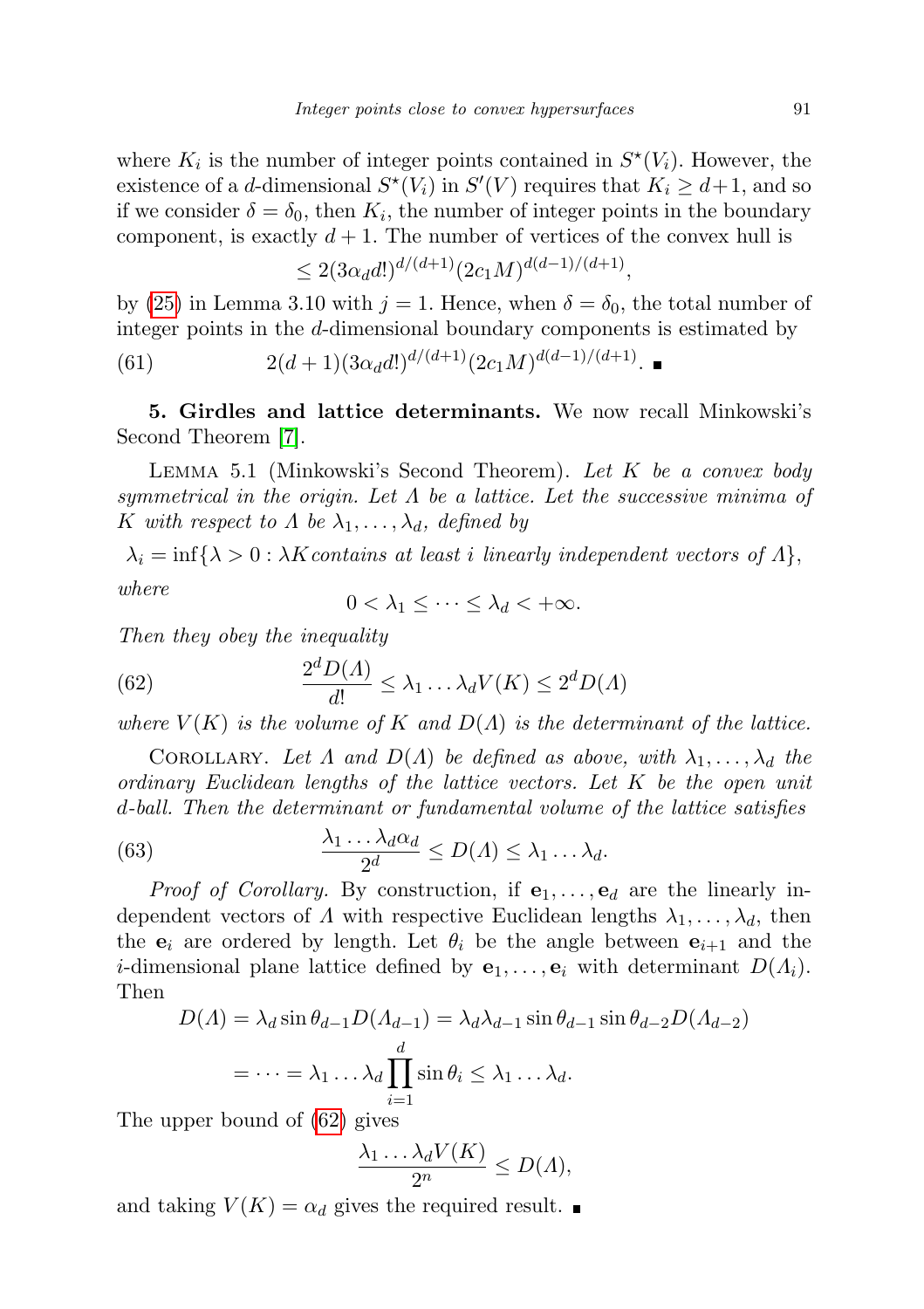Here we introduce the idea of a j-dimensional girdle,  $2 \leq j \leq d-2$ , with fixed basis vectors  $e_1, \ldots, e_i$ . The vectors  $e_1, \ldots, e_i$  through the origin generate a j-dimensional lattice  $\Lambda$  in a j-plane  $\Pi_0$ . Each j-girdle is therefore defined to be a set of j-dimensional boundary components whose j-planes  $\Pi$  are all completely parallel to  $\Pi_0$ . The sets of integer points on each j-plane  $\Pi$  are cosets of  $\Lambda$ , congruent to  $\Lambda$  by translation, and the number of integer points lying on each *j*-girdle is related to the fundamental *j*-volume or determinant of the lattice  $\Lambda$ . Conversely, the lattice  $\Lambda$  determines the linearly independent vectors  $e_1, \ldots, e_j$  in the Corollary to Lemma 5.1. We write  $l(\Lambda)$  for the length  $\lambda_j$  of the longest basis vector  $\mathbf{e}_j$  and introduce the following lemma to assist with our counting argument.

LEMMA 5.2 (Sums of reciprocal lattice determinants). For  $k=1,\ldots,d-1$ we have

(64) 
$$
\sum_{l(\Lambda) \le E} \frac{1}{(D(\Lambda))^k} \le \frac{(2^{2d+2k} E^{d-k})^j}{\alpha_j^k},
$$

where the sum ranges over all possible  $j$ -dimensional lattice determinants,  $j \leq d-1$ , whose basis vectors have length  $\leq E$ . When we take E to be the maximum possible length of a boundary component basis vector, then by *[\(16\)](#page-4-0)*,  $E = 10\sqrt{\delta c_1 M}$  and

(65) 
$$
\sum_{l(\Lambda) \le E} \frac{1}{(D(\Lambda))^k} \le \frac{(2^{3d+k}(5\sqrt{\delta c_1 M})^{d-k})^j}{\alpha_j^k}.
$$

Proof. By the Corollary to Lemma 5.1, there are linearly independent vectors  $\mathbf{e}_i, 1 \leq i \leq j$ , of the lattice  $\Lambda$  with

$$
\frac{|\mathbf{e}_1| \dots |\mathbf{e}_j| \alpha_j}{2^j} \le D(\Lambda) \le |\mathbf{e}_1| \dots |\mathbf{e}_j|.
$$

Hence by Lemmas 5.1 and 3.6,

$$
\sum_{l(\Lambda)\leq E} \frac{1}{(D(\Lambda))^k} \leq \left(\frac{2^j}{\alpha_j}\right)^k \sum_{|\mathbf{e}_1|\leq E} \dots \sum_{|\mathbf{e}_j|\leq E} \frac{1}{|\mathbf{e}_1|^k \dots |\mathbf{e}_j|^k}
$$

$$
\leq \left(\frac{2^j}{\alpha_j}\right)^k (2^{2d+k} E^{d-k})^j = \frac{(2^{2d+2k} E^{d-k})^j}{\alpha_j^k}.
$$

By [\(16\)](#page-4-0) the vectors  $|e_i|$  are non-zero integer vectors with

(66) 
$$
|\mathbf{e}_i| \le l(\Lambda) \le E = 10\sqrt{\delta c_1 M},
$$

so that

$$
\sum_{l(A)\leq E} \frac{1}{(D(A))^k} \leq \frac{(2^{2d+2k}(10\sqrt{\delta c_1 M})^{d-k})^j}{\alpha_j^k} = \frac{(2^{3d+k}(5\sqrt{\delta c_1 M})^{d-k})^j}{\alpha_j^k},
$$

which establishes the result.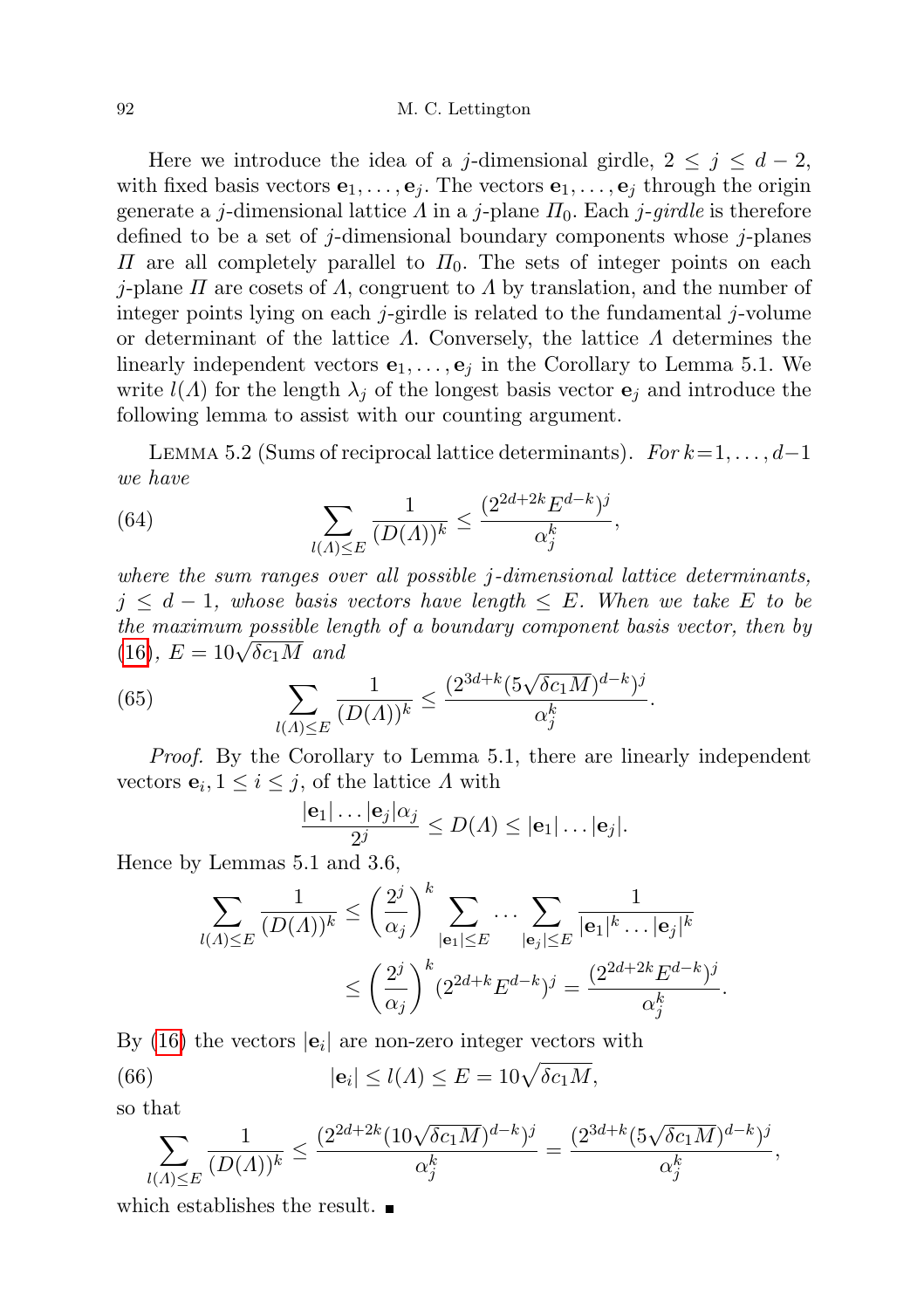**6. Summing the boundary components.** When we consider a  $j$ dimensional boundary component  $S^*(V)$ ,  $2 \leq j \leq d-2$ , there are geometrical considerations. The points of  $S^*(V)$  lie on some j-dimensional plane  $\Pi$  containing the vertex V. The lattice of integer points meets  $\Pi$ is some *j*-dimensional lattice  $\Lambda$  with a basis consisting of j integer vectors  $e_1, \ldots, e_j$ . The points of  $S^*(V)$  lie in the set E, the shell bounded by the surfaces  $C_1$  and  $C_0$ . By the calculations of Lemma 3.3 the points of  $S^{\star}(V)$ lie in a d-dimensional cylindrical slab G whose axis is the normal  $\bf{n}$  to  $C_1$ at  $R$ , the point of  $C_1$  closest to the vertex  $V$ . The upper and lower faces of the d-cylinder  $G$  lie in the tangent hyperplane  $F$  at  $R$  and in a completely parallel hyperplane  $F'$ , separated by a small distance

$$
\eta = 52\delta c_1/c_0.
$$

The upper and lower faces of the d-cylinder are  $(d-1)$ -spheres of radius The upper and lower laces of the  $10\sqrt{\delta c_1 M}$  by [\(16\)](#page-4-0) of Lemma 3.3.

As defined at the beginning of Section 4, in d-dimensional space, through a given point V on a j-plane  $\Pi$ , there exists a unique  $(d-j)$ -plane  $\Psi$  that is completely orthogonal to  $\Pi$ .

ompletely orthogonal to  $\Pi$ .<br>Let  $W_1$  be a point of  $F'$  not in  $\Pi$  or  $\Psi$  and lying at a distance  $10\sqrt{\delta c_1M}$ from the axis of the d-cylinder. As  $2 \leq j$ ,  $d-j \leq d-2$ , we can choose  $W_1$  such that Y, the (two-dimensional) affine plane defined by **n** and  $W_1$ , contains at least one other point P of the j-plane  $\Pi$  in addition to the vertex V. Then  $Y \cap G$  is a rectangle containing P, R and V, and  $W_1$  is a corner of the rectangle. Hence the line segment  $VP$  is also contained in  $Y \cap \Pi$ . Let **k** be the line VP produced in  $Y \cap \Pi$ , cutting the hyperplanes of the upper and lower faces of the cylinder in  $W_3$  and  $W_4$ . Let  $W_2$  be the corner of the rectangle on F that is diametrically opposite  $W_1$  as depicted in Figure [2.](#page-20-0)

<span id="page-20-0"></span>

We can construct in Y a line  $\mathbf{m}$ , through V, that is orthogonal to the line k. By the definition of completely orthogonal planes, all lines perpen-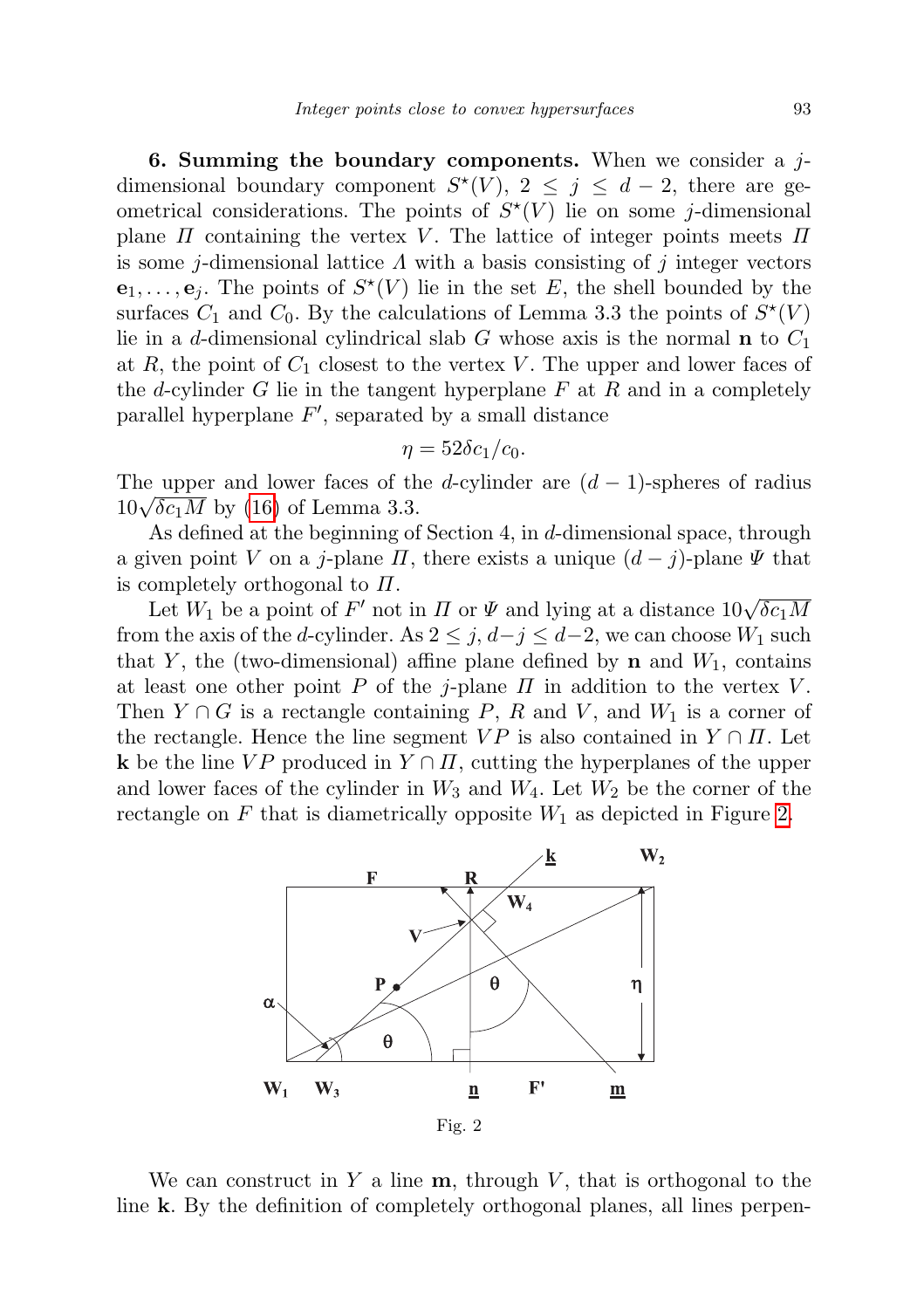dicular to **k** and not in  $\Pi$  must lie in  $\Psi$ . Therefore the line **m** lies in  $Y \cap \Psi$ making an angle  $\theta$  with **n**, the normal to the tangent hyperplane to  $C_1$  at R.

By construction, any vector lying wholly within the  $d$ -cylinder  $G$  has length  $\leq W_1W_2$ , so that

$$
W_3 W_4 = \eta \csc \theta \le W_1 W_2 = \eta \csc \alpha.
$$

By equation [\(16\)](#page-4-0), the distance of points of  $S^*(V)$  from V is at most

<span id="page-21-1"></span><span id="page-21-0"></span>
$$
r = 10\sqrt{\delta c_1 M},
$$

so that  $S^*(V)$  lies within a distance r of the line **k** in a j-dimensional plane  $\Pi$ . Hence  $S^*(V)$  must be contained in a j-cylinder,  $G'$ , with axis k, whose upper and lower faces are  $(j-1)$ -spheres of radius r. The j-dimensional volume of  $G'$  is therefore

(67) 
$$
\alpha_{j-1} r^{j-1} W_3 W_4 = \alpha_{j-1} r^{j-1} \eta \csc \theta.
$$

Suppose that the j-dimensional boundary component  $S^*(V_i)$  contains l points of S, where

$$
(68)\qquad \qquad L+1 \le l \le 2L
$$

for some  $L$  equal to a power of two. By Lemma 2.2 in dimension  $j$ , the convex hull of  $S^*(V)$  has j-dimensional volume

<span id="page-21-2"></span>(69) 
$$
\text{Vol}(S^*(V)) \ge \frac{l-j}{j!} D(\Lambda) \ge \frac{L-j+1}{j!} D(\Lambda) \ge \frac{L}{(j+1)!} D(\Lambda),
$$

where  $|S^*(V)|$  lies in the range of [\(68\)](#page-21-0).

Comparing [\(67\)](#page-21-1) and [\(69\)](#page-21-2), we see that

(70) 
$$
\sin \theta \le \frac{(j+1)! \eta \alpha_{j-1} r^{j-1}}{D(\Lambda) L},
$$

and for acute angles we can write

(71) 
$$
\theta \leq \frac{\pi}{2} \sin \theta \leq \frac{\pi (j+1)! \eta \alpha_{j-1} r^{j-1}}{2D(\Lambda) L}.
$$

As stated before, a j-girdle is a set of j-dimensional boundary components whose j-planes  $\Pi$  are all completely parallel. We want to count the number of components in the girdle for which  $(68)$  holds for each L equal to a power of two. Each boundary component  $S^*(V_i)$  gives rise to a set  $A_i$  along the surface of the sphere B, of radius  $c_1M$ , introduced in the proof of Lemma 4.1. The set  $A_i$  has a centre, the point  $W_i$  where the outward normal is parallel to the line  $VR$  normal to  $C_1$ . Corresponding to the unique pair of completely orthogonal j- and  $(d - j)$ -planes  $\Pi$  and  $\Psi$  through V, there are diametric planes of the sphere B,  $\Pi'$  parallel to  $\Pi$ ,  $\Psi'$  parallel to  $\Psi$ , that form a unique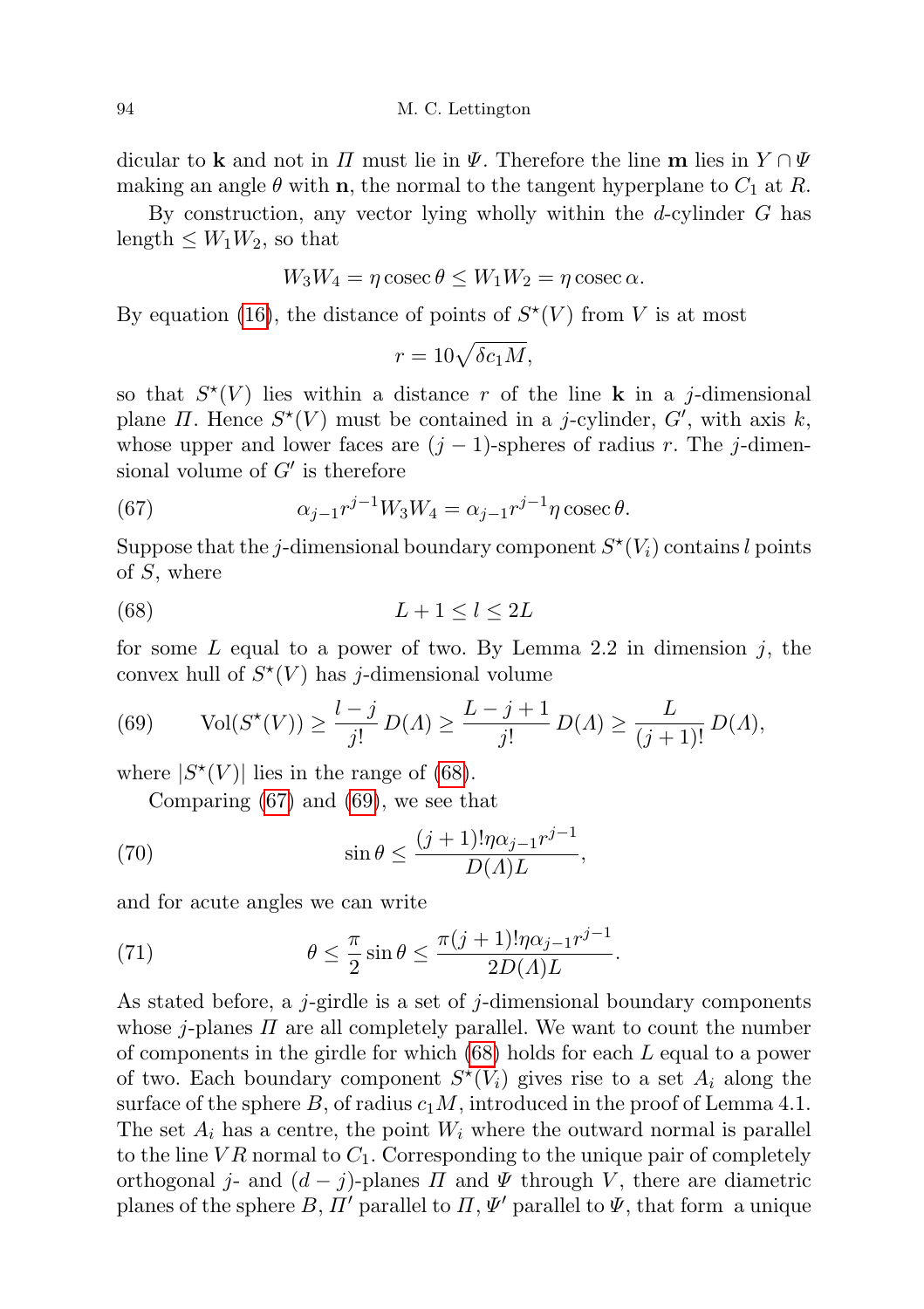completely orthogonal pair of planes through the centre of B. The distance of  $W_i$  from  $\Psi'$ , measured along the surface of B, is  $\theta c_1 M$ . The distance of each point of  $A_i$  from  $W_i$  is

$$
\leq \sqrt{c_0 \delta M/4},
$$

so that the distance of each point of  $A_i$  from the  $(d-j)$ -plane  $\Psi'$  is

<span id="page-22-0"></span>(72) 
$$
\leq \theta c_1 M + \sqrt{c_0 \delta M/4} \leq 2 \max(\theta c_1 M, \theta_0 c_1 M),
$$

where

$$
\theta_0 = \frac{1}{c_1} \sqrt{\frac{c_0 \delta}{4M}}.
$$

There are two cases according to which term gives the maximum in [\(72\)](#page-22-0). In both cases we consider the maximum  $(d-1)$ -dimensional surface region available on the surface of the d-sphere  $B$  and relate this to the minimum surface requirement for each set  $A_i$  on the surface of B. We note that if more than one j-dimensional boundary component in a j-girdle of the convex hull H lies on the same j-plane, then the vertices  $V_i$  which label the boundary components  $S^*(V_i)$  must be different, so they are counted separately in this argument.

First we consider L so small that

(73) 
$$
\frac{\pi(j+1)!\eta\alpha_{j-1}r^{j-1}}{2D(A)L} \geq \frac{\pi}{2}\sin\theta \geq \theta \geq \theta_0 = \frac{1}{c_1}\sqrt{\frac{c_0\delta}{4M}}.
$$

Then

<span id="page-22-1"></span>
$$
\frac{\pi(j+1)!\eta\alpha_{j-1}r^{j-1}c_1M}{D(\Lambda)L} \ge 2\max(\theta c_1M, \theta_0c_1M).
$$

The intersection of  $\Psi'$  with B is a  $(d - j)$ -dimensional sphere, B<sub>1</sub>, with diameter  $2c_1M$ . The  $(d - j - 1)$ -dimensional surface of  $B_1$  is contained within the  $(d-1)$ -dimensional surface of B, and by [\(6\)](#page-1-4) this is given by

(74) 
$$
(d-j)\alpha_{d-j}(c_1M)^{d-j-1}.
$$

The set  $A_i$  has distance at most  $2\theta c_1 M$  from the  $(d-j)$ -plane  $\Psi'$  on the surface of  $B$  in j further perpendicular directions, and so has cross-section at most  $4\theta c_1M$  in these j dimensions. Hence the search region on the surface of B has  $(d-1)$ -dimensional volume at most

$$
(d-j)\alpha_{d-j}(c_1M)^{d-j-1}(4\theta c_1M)^j \le (2\pi c_1M)^{d-j-1}(4\theta c_1M)^j
$$
  

$$
\le (2\pi c_1M)^{d-j-1}\left(\frac{2\pi(j+1)! \eta \alpha_{j-1}r^{j-1}c_1M}{D(\Lambda)L}\right)^j,
$$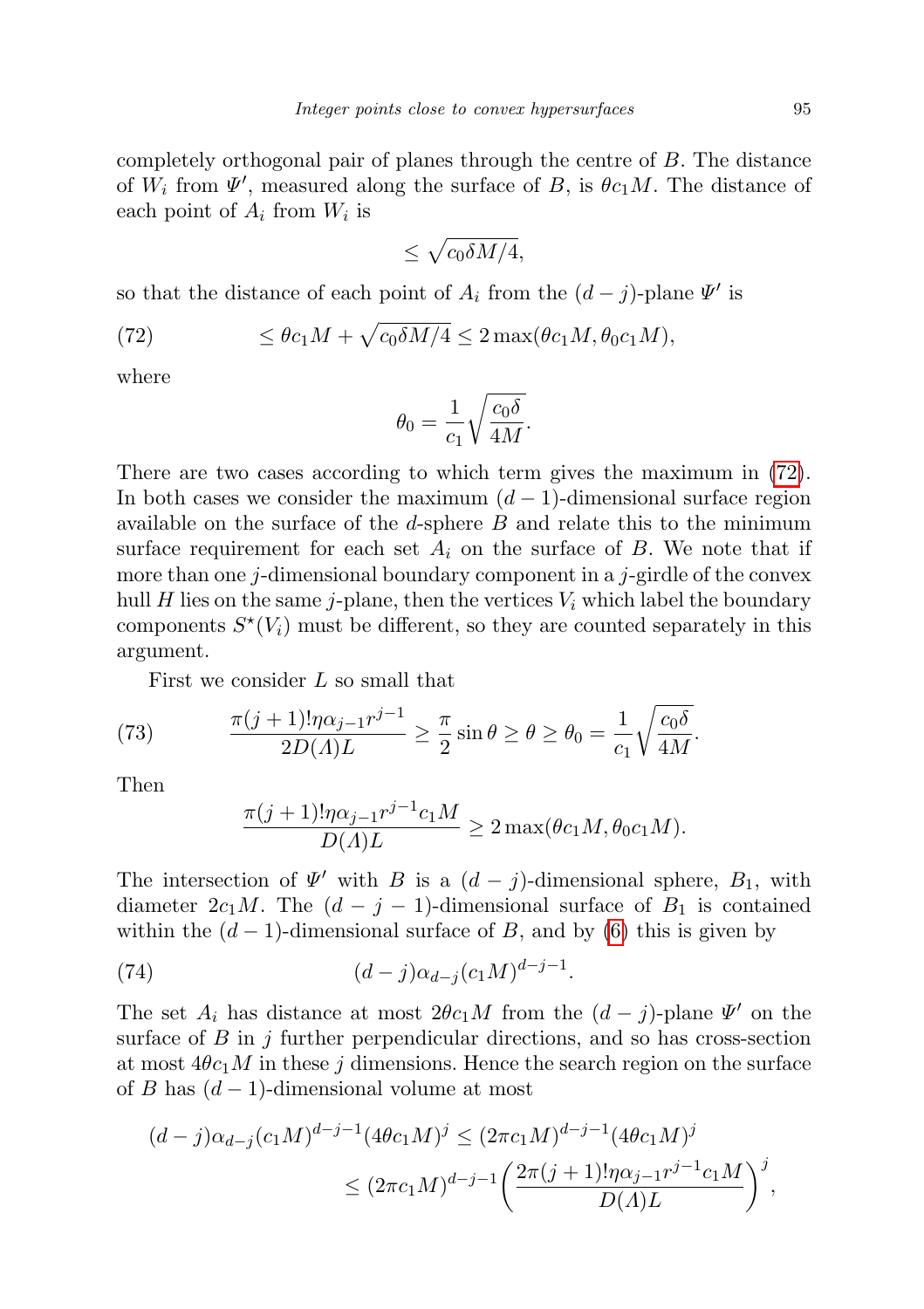where we have used  $(8)$ . By  $(30)$ , the number of such sets A is at most

$$
\begin{split} &\frac{1}{\alpha_{d-1}}\bigg(\sqrt{\frac{4}{c_0\delta M}}\bigg)^{d-1}(2\pi c_1 M)^{d-j-1}\bigg(\frac{2\pi(j+1)!\eta\alpha_{j-1}r^{j-1}c_1M}{D(\Lambda)L}\bigg)^j\\ &=\frac{2^{2(d-1)+j^2}5^{j(j-1)}13^j\alpha_{j-1}^j\pi^{d-1}((j+1)!)^jc_1^{\frac{2d+j^2+j-2}{2}}}{\alpha_{d-1}c_0^{\frac{d+2j-1}{2}}(D(\Lambda)L)^j}\delta^{\frac{j^2+j-d+1}{2}}M^{\frac{d+j^2-j-1}{2}}. \end{split}
$$

The corresponding boundary components  $S^{\star}(V)$  have at most 2L points. We then sum over  $L = 2, 4, 8, \ldots$  to get a contribution of at most

<span id="page-23-0"></span>(75) 
$$
\frac{2^{2d+j^2}5^{j(j-1)}13^j\alpha_{j-1}^j\pi^{d-1}((j+1)!)^jc_1^{\frac{2d+j^2+j-2}{2}}}{\alpha_{d-1}c_0^{\frac{d+2j-1}{2}}(D(\Lambda))^j}\delta^{\frac{j^2+j-d+1}{2}}M^{\frac{d+j^2-j-1}{2}}
$$

points to S from all the boundary components in the girdle in the cases [\(73\)](#page-22-1).

For ranges of  $L$  for which  $(73)$  is false we have

$$
\sin \theta \le \frac{(j+1)!\eta \alpha_{j-1}r^{j-1}}{D(\Lambda)L} < \frac{2\theta_0}{\pi} = \frac{1}{\pi c_1} \sqrt{\frac{c_0 \delta}{M}},
$$
\n
$$
\theta \le \frac{\pi}{2} \sin \theta < \theta_0 = \frac{1}{2c_1} \sqrt{\frac{c_0 \delta}{M}},
$$
\n
$$
2 \max(\theta c_1 M, \theta_0 c_1 M) < 2\theta_0 c_1 M = \sqrt{c_0 \delta M}.
$$

The sets  $A_i$  corresponding to the extended components with all  $L$  for which [\(73\)](#page-22-1) is false are disjoint, and they lie within a region of  $(d-1)$ -volume at most

$$
(2\pi c_1 M)^{d-j-1} (4\theta_0 c_1 M)^j \le (2\pi c_1 M)^{d-j-1} (2\sqrt{c_0 \delta M})^j
$$
  
=  $2^{d-1} (\pi c_1)^{d-j-1} (c_0 \delta)^{j/2} M^{(2d-j-2)/2},$ 

using the same reasoning as that of the previous case.

By  $(30)$ , the number of such sets  $A_i$  is at most

$$
\frac{1}{\alpha_{d-1}} \left( \sqrt{\frac{4}{c_0 \delta M}} \right)^{d-1} 2^{d-1} (\pi c_1)^{d-j-1} c_0^{j/2} \delta^{j/2} M^{(2d-j-2)/2} \n= \left( \frac{2^{2d-2} (\pi c_1)^{d-j-1} c_0^{(j+1-d)/2}}{\alpha_{d-1}} \right) \delta^{(j+1-d)/2} M^{(d-j-1)/2}.
$$

However small  $\theta$  is, the integer points of  $S^*(V)$  lie in a j-dimensional cube of j-volume

$$
(20\sqrt{\delta c_1 M})^j,
$$

so if there are  $l \geq j+1$  integer points in  $S^*(V)$ , by the minor arc case  $d = j$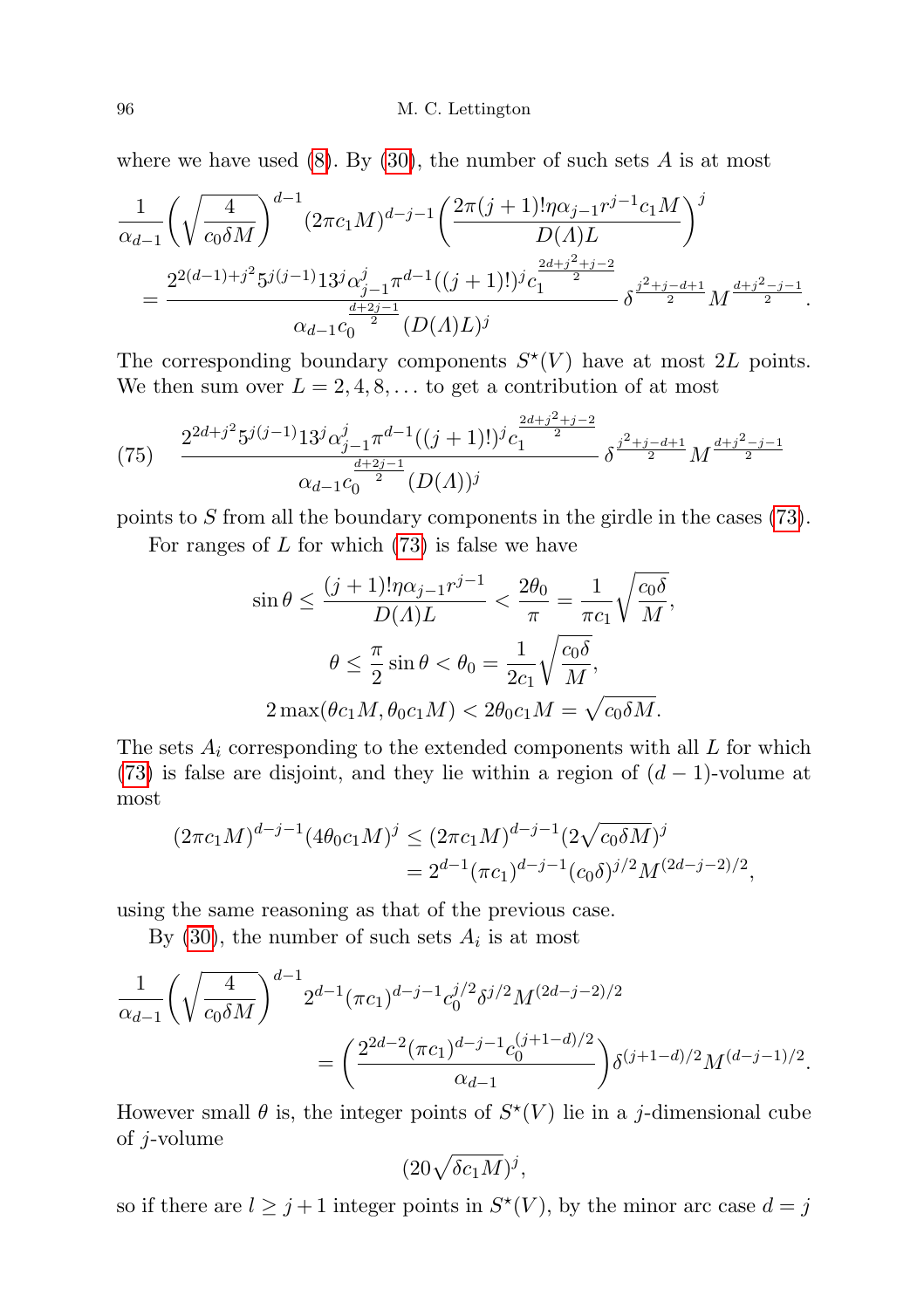in Lemma 2.2,

$$
\frac{l}{(j+1)!} D(A) \le \frac{l-j+1}{j!} D(A) \le (20\sqrt{\delta c_1 M})^j,
$$

so that

$$
l \le \frac{(j+1)!}{D(\Lambda)} \left(20\sqrt{\delta c_1 M}\right)^j
$$

and the boundary components  $S^*(V)$  in the girdle for which [\(73\)](#page-22-1) is false contribute

<span id="page-24-0"></span>(76) 
$$
\leq \frac{(j+1)!}{D(\Lambda)} \left(20\sqrt{\delta c_1 M}\right)^j \frac{2^{2d-2} (\pi c_1)^{d-j-1} c_0^{\frac{j+1-d}{2}}}{\alpha_{d-1}} \delta^{\frac{j+1-d}{2}} M^{\frac{d-j-1}{2}}
$$

$$
= \frac{(j+1)! 2^{2d+2j-2} 5^j \pi^{d-j-1} c_0^{\frac{j+1-d}{2}} c_1^{\frac{2d-j-2}{2}}}{\alpha_{d-1} D(\Lambda)} \delta^{\frac{2j+1-d}{2}} M^{\frac{d-1}{2}}
$$

integer points to  $S(H)$ .

We use Lemma 5.2 with  $j = k$  to estimate the contribution of all boundary components with L small in all j-girdles given by  $(75)$  as

<span id="page-24-1"></span>(77) 
$$
\frac{2^{3j d+2d+2j^2} 5^{j(d-1)} 13^j \alpha_{j-1}^j \pi^{d-1}((j+1)!)^j c_1^{(2d+jd+j-2)/2}}{\alpha_{d-1} \alpha_j^j c_0^{(d+2j-1)/2}} \times \delta^{(d+1)(j-1)/2+1} M^{(d-1)(j+1)/2}
$$

integer points, and the contribution of all boundary components with L large from all  $j$ -girdles given by  $(76)$  as

<span id="page-24-2"></span>(78) 
$$
\frac{(j+1)!2^{3j d+3j+2d-2}5^{jd}\pi^{d-j-1}c_0^{(j+1-d)/2}c_1^{(jd+2d-2j-2)/2}}{\alpha_{d-1}\alpha_j} \times \delta^{(d+1)(j-1)/2+1}M^{(d-1)(j+1)/2}.
$$

After some calculation we find that

$$
\frac{c_1^{(2d+jd+j-2)/2}}{c_0^{(d+2j-1)/2}} \ge c_0^{(j+1-d)/2} c_1^{(jd+2d-2j-2)/2},
$$
  

$$
\frac{\alpha_{j-1}}{\alpha_j} \le j, \quad (j(j+1)!)^j \ge \frac{(j+1)!}{\alpha_j},
$$

for all  $j \geq 0, d \geq 1$ , where we have used [\(4\)](#page-1-3), [\(6\)](#page-1-4) and [\(7\)](#page-1-2) to obtain the above inequalities. Hence we can write the sum of the two terms from [\(77\)](#page-24-1) and [\(78\)](#page-24-2) as

<span id="page-24-3"></span>(79) 
$$
\leq \lambda_j \left( \frac{c_1^2}{c_0^2} \delta^{d+1} (c_1 M)^{d-1} \right)^{(j-1)/2} \left( \frac{c_1}{c_0} \right)^{(d+1)/2} \delta(c_1 M)^{d-1}
$$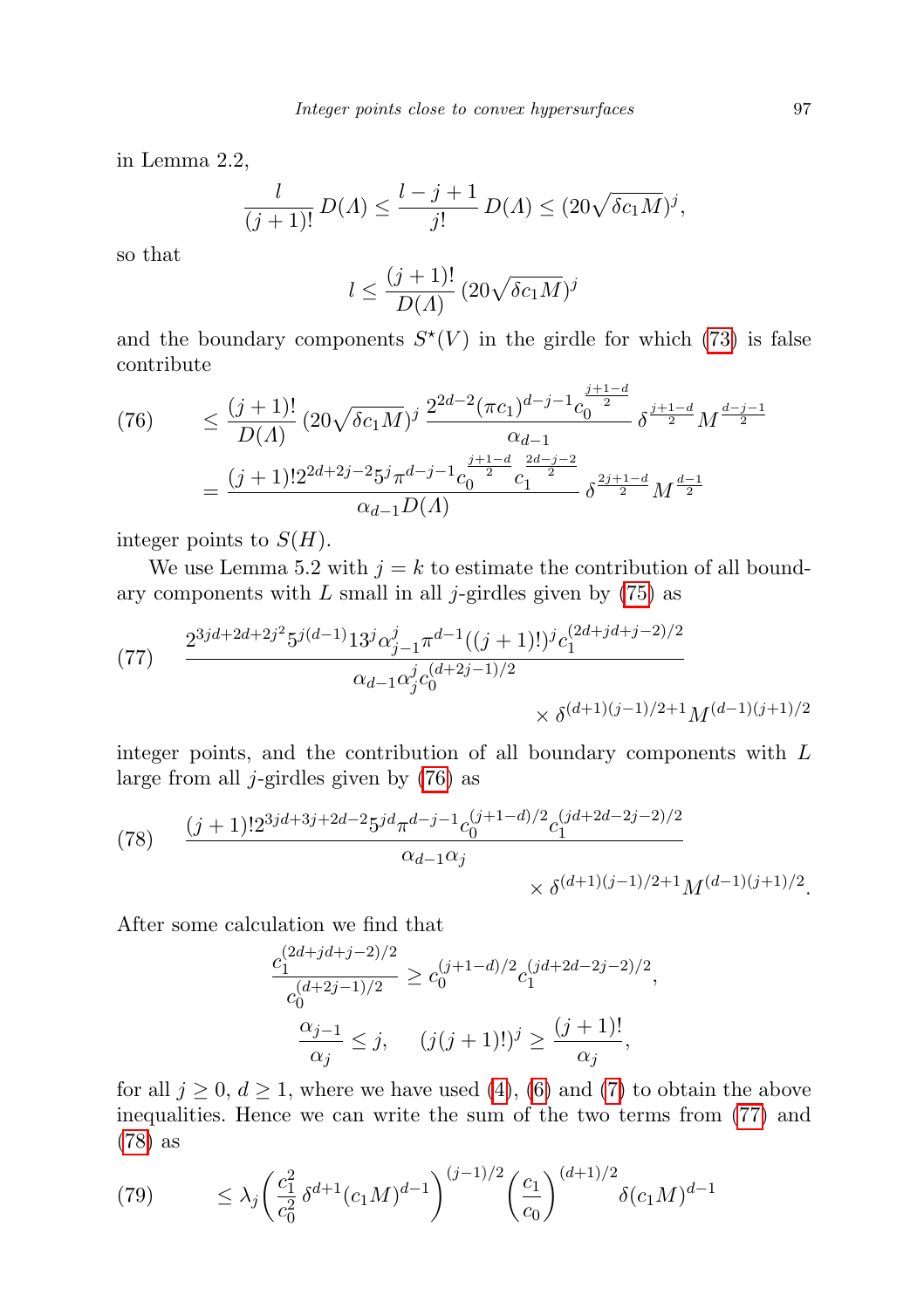where we have written

$$
\lambda_j = \frac{2^{3jd + 2d + 2j^2 + 2j} (5^j \pi)^{d-1} (9j(j+1)!)^j}{\alpha_{d-1}}.
$$

We now consider the total number of integer points contributed by the j-girdles in all boundary components with  $\delta \leq \delta_0$ , defined in [\(17\)](#page-5-0). Hence

$$
\delta^{d+1} < \delta_0^{d+1} = \left(\frac{c_0}{2^{2d} 5^{d-1} 13d! c_1}\right)^2 (c_1 M)^{-(d-1)},
$$

and

$$
\left(\frac{c_1^2}{c_0^2} \delta^{d+1} (c_1 M)^{d-1}\right)^{(j-1)/2} \le \left(\frac{1}{2^{2d} 5^{d-1} 13d!}\right)^{j-1} = \mu_j,
$$

say, where  $\mu_j$  is a constant depending only on d and j.

In this notation, the upper bound in [\(79\)](#page-24-3) for the components with  $\delta \leq \delta_0$ is

(80) 
$$
\lambda_j \mu_j \left(\frac{c_1}{c_0}\right)^{(d+1)/2} \delta(c_1 M)^{d-1}.
$$

Using the inequalities

$$
\frac{9^j}{13^{j-1}} \le 9, \quad j \ge 1,
$$
  

$$
\frac{j^j(j+1)!^j}{d!^{j-1}} \le d!, \quad j \le d-2,
$$

we can write

$$
\lambda_j \mu_j \le \frac{2^{8d+3jd+2j}d!}{\alpha_{d-1}}.
$$

Now

$$
\sum_{j=2}^{d-2} 2^{2j} = \frac{(2^d - 8)(2^d + 8)}{12} \le 2^{2d-3},
$$

and

$$
\sum_{j=2}^{d-2} 2^{3jd} = \frac{2^{3d^2} - 2^{6d}}{2^{6d} - 2^{3d}} \le 2^{3d^2 - 5d}.
$$

Hence we estimate the contribution of integer points from all  $j$ -dimensional girdles, with  $2 \leq j \leq d-2$ , and  $\delta \leq \delta_0$  as

<span id="page-25-0"></span>(81) 
$$
N_g \le \frac{2^{3d^2 + 5d - 3}d!}{\alpha_{d-1}} \left(\frac{c_1}{c_0}\right)^{(d+1)/2} \delta_0(c_1M)^{d-1}.
$$

Next, for  $\delta \leq \delta_0$ , we consider the integer points contributed by the boundary components of dimension  $0, 1, d-1$  and d, along with the points lying strictly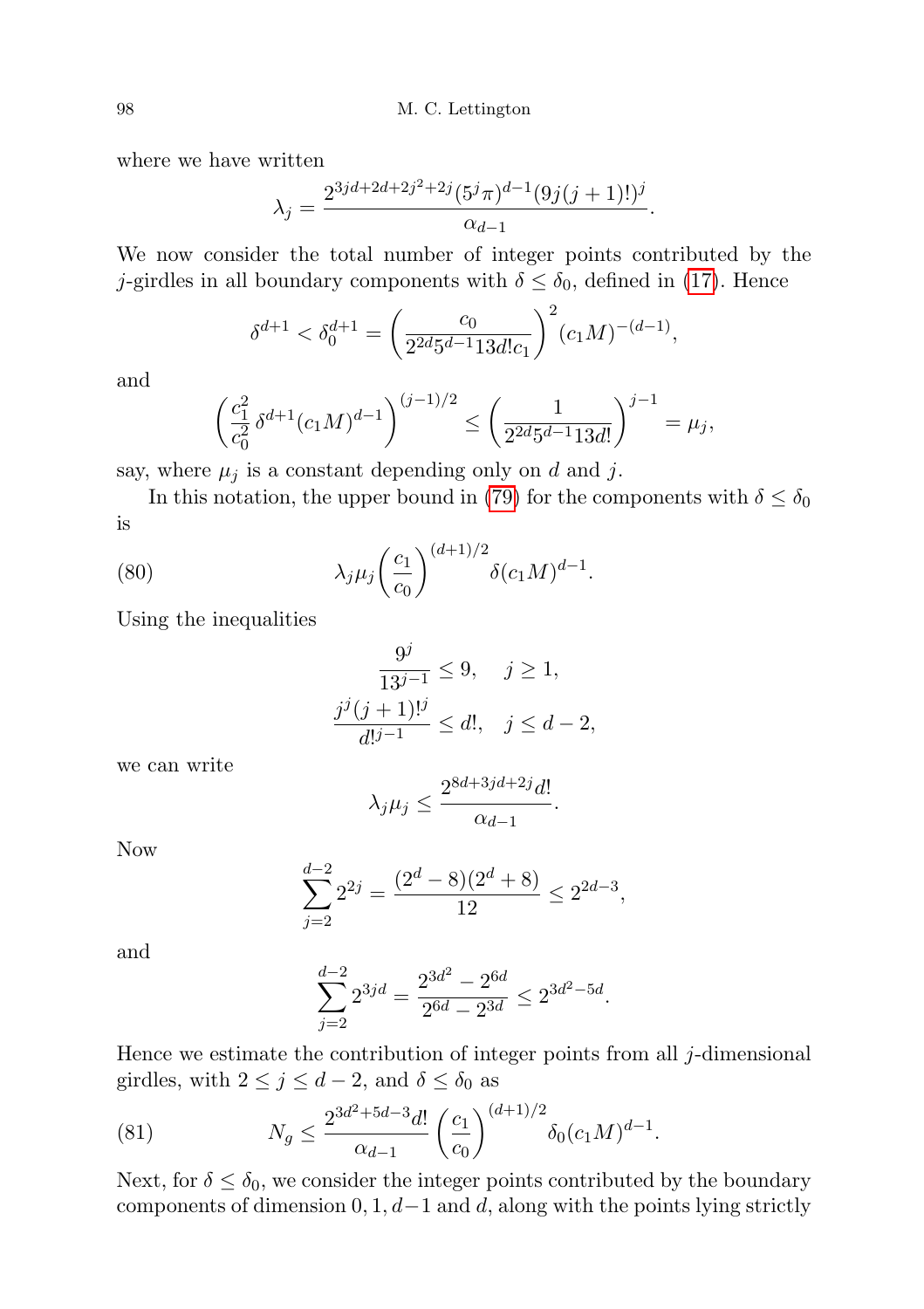inside the convex hull  $H$ . These individual upper bounds correspond to  $(25)$ ,  $(27), (34), (60)$  $(27), (34), (60)$  $(27), (34), (60)$  $(27), (34), (60)$  $(27), (34), (60)$  and  $(23)$  respectively, and adding them we have

<span id="page-26-0"></span>
$$
(82) \le 2^{\frac{d^2+10d+18}{2}}d! \left(\frac{c_1}{c_0}\right)^{\frac{d-1}{2}} \left( (c_1M)^{\frac{d(d-1)}{d+1}} + \frac{2^4}{\alpha_{d-1}} \left(\frac{c_1}{c_0}\right)^{\frac{d-1}{2}} \delta_0(c_1M)^{d-1} \right)
$$

integer points. Combining [\(81\)](#page-25-0) with [\(82\)](#page-26-0) then gives the total number of integer points lying within a distance  $\delta_0$  from the convex hull H as at most

<span id="page-26-1"></span>
$$
(83) \quad 2^{\frac{d^2+10d+18}{2}}d! \left(\frac{c_1}{c_0}\right)^{\frac{d-1}{2}} \left( (c_1M)^{\frac{d(d-1)}{d+1}} + \frac{2^{\frac{5d^2-22}{2}}}{\alpha_{d-1}} \left(\frac{c_1}{c_0}\right)^{\frac{d-1}{2}} \delta_0(c_1M)^{d-1} \right).
$$

This result is valid for a shell of thickness  $\delta = \delta_0$  and consists of terms independent of  $\delta$  (degree zero), and those with a factor of  $\delta$  (degree one).

We cover the shell  $E$  of all extended vertex components, bounded internally by  $C_0$  and externally by  $C_1$ , by R thinner concentric shells  $E_1, \ldots, E_R$ of thickness  $\delta_0$ . The distance between  $C_1$  and  $C_0$  along any inward normal vector to these two surfaces is  $2\delta$ . Hence we choose R to be the smallest such integer with

<span id="page-26-2"></span>
$$
R\delta_0 \ge 2\delta, \quad (R-1)\delta_0 < 2\delta,
$$

so that

$$
(84) \t\t R < 2\delta/\delta_0 + 1.
$$

The shell  $E_r$  consists of the points on some inward normal whose distance  $l$ from the hypersurface  $C_1$  lies in the range

$$
(r-1)\delta_0 \le l \le r\delta_0.
$$

Replacing  $\delta$  with  $r\delta_0$  in Lemma 2.1 implies that each shell  $E_r$  will satisfy the Curvature Condition, so that any two-dimensional plane sectional curve of  $E_r$  will lie in the range

$$
c_0 M \le \varrho \le c_1 M.
$$

Therefore, [\(83\)](#page-26-1) gives a uniform upper bound for the number of integer points contributed by any shell  $E_r$ . Now let

(85) 
$$
\eta = \delta_0(c_1M)^{(d-1)/(d+1)} = \left(\frac{c_0}{2^{2d}5^{d-1}13d!c_1}\right)^{2/(d+1)} \le \frac{1}{2^6}.
$$

Then

(86) 
$$
\frac{1}{\eta} = \left(\frac{2^{2d}5^{d-1}13d!c_1}{c_0}\right)^{2/(d+1)} \leq 2^{d+8}\frac{c_1}{c_0}
$$

and

(87) 
$$
\delta_0 = \frac{\eta}{(c_1 M)^{(d-1)/(d+1)}} \le \frac{1}{2^6 (c_1 M)^{(d-1)/(d+1)}}.
$$

We are now ready to prove Theorems 1.1 and 1.2.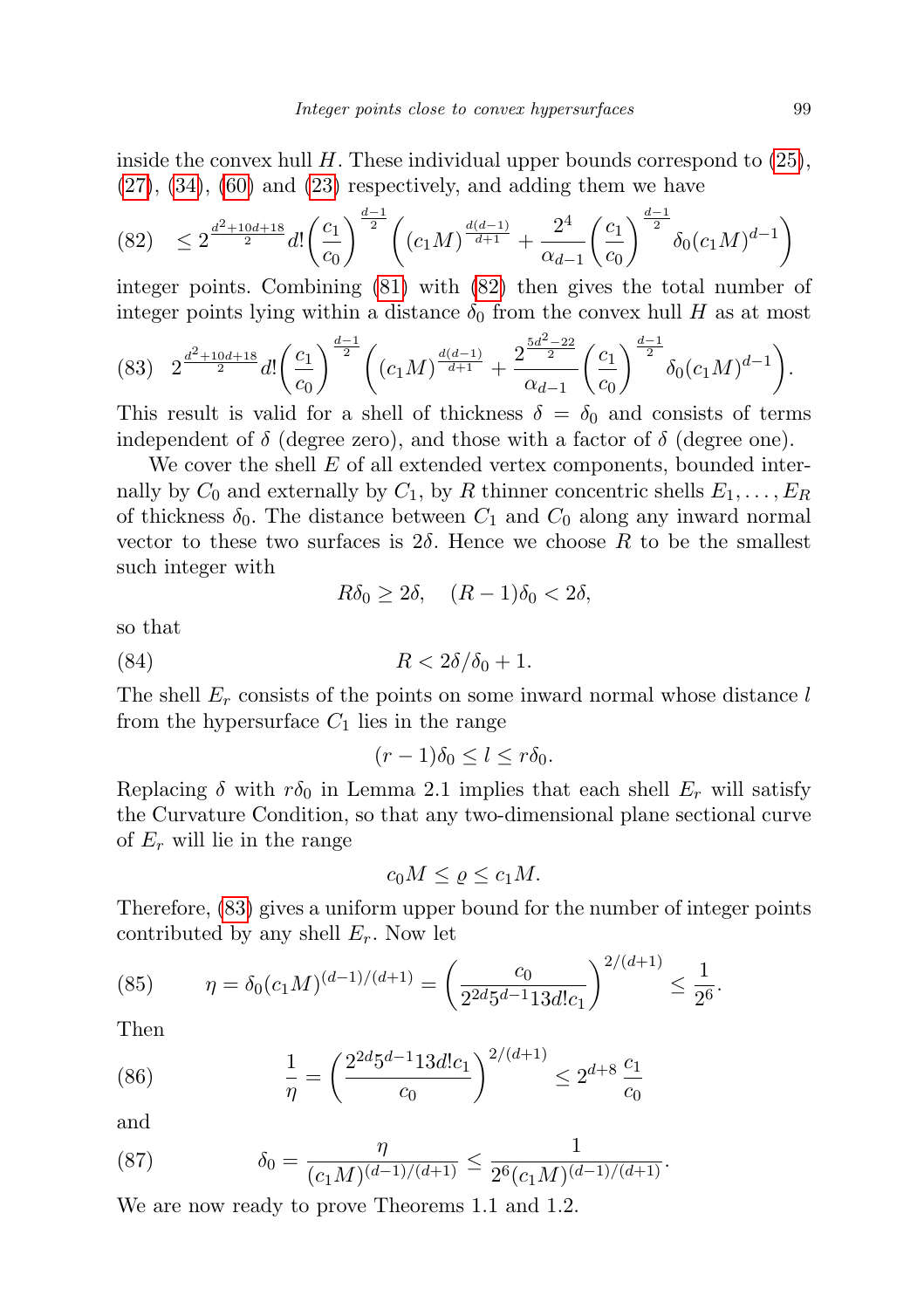*Proof of Theorem 1.1.* We multiply the upper bound  $(83)$  by the maximum number of shells allowed by [\(84\)](#page-26-2). For the degree zero terms this yields

<span id="page-27-1"></span>
$$
(88) \leq \left(\frac{2\delta}{\delta_0} + 1\right) 2^{\frac{d^2+10d+18}{2}} d! \left(\frac{c_1}{c_0}\right)^{\frac{d-1}{2}} (c_1 M)^{\frac{d(d-1)}{d+1}}
$$
  

$$
\leq \frac{2^{\frac{d^2+10d+20}{2}} d!}{\eta} \left(\frac{c_1}{c_0}\right)^{\frac{d-1}{2}} \delta(c_1 M)^{d-1} + 2^{\frac{d^2+10d+18}{2}} d! \left(\frac{c_1}{c_0}\right)^{\frac{d-1}{2}} (c_1 M)^{\frac{d(d-1)}{d+1}}
$$
  

$$
\leq 2^{\frac{d^2+12d+36}{2}} d! \left(\frac{c_1}{c_0}\right)^{\frac{d+1}{2}} \delta(c_1 M)^{d-1} + 2^{\frac{d^2+10d+18}{2}} d! \left(\frac{c_1}{c_0}\right)^{\frac{d-1}{2}} (c_1 M)^{\frac{d(d-1)}{d+1}}.
$$

For the degree one terms we have

<span id="page-27-2"></span>
$$
(89) \leq \left(\frac{2\delta}{\delta_0} + 1\right) \frac{2^{3d^2 + 5d - 2}d!}{\alpha_{d-1}} \left(\frac{c_1}{c_0}\right)^{d-1} \delta_0(c_1M)^{d-1}
$$
  

$$
\leq \frac{2^{3d^2 + 5d - 1}d!}{\alpha_{d-1}} \left(\frac{c_1}{c_0}\right)^{d-1} \delta(c_1M)^{d-1} + \frac{2^{3d^2 + 5d - 2}d!}{\alpha_{d-1}} \left(\frac{c_1}{c_0}\right)^{d-1} \eta(c_1M)^{\frac{d(d-1)}{d+1}}
$$
  

$$
\leq \frac{2^{3d^2 + 5d - 1}d!}{\alpha_{d-1}} \left(\frac{c_1}{c_0}\right)^{d-1} \delta(c_1M)^{d-1} + \frac{2^{3d^2 + 5d - 8}d!}{\alpha_{d-1}} \left(\frac{c_1}{c_0}\right)^{d-1} (c_1M)^{\frac{d(d-1)}{d+1}}.
$$

Finally, we combine the terms from [\(88\)](#page-27-1) and [\(89\)](#page-27-2) to estimate the total number of integer points by

$$
\leq \frac{2^{3d^2+5d-7}d!}{\alpha_{d-1}} \left(\frac{c_1}{c_0}\right)^{d-1} ((c_1M)^{d(d-1)/(d+1)} + 2^9 \delta(c_1M)^{d-1}),
$$

as required.

Proof of Theorem 1.2. In the proof of Theorem 1.1, we consider an enlarged component  $S'(V)$ , where all the calculations for distances between points on the outer surface  $C_1$  take place within the reach  $U(V)$  of  $S'(V)$ , with respect to  $V$ .

By Lemma 3.7, the Local Curvature Condition holds at all points in  $U(V)$ , so the calculations which establish Theorem 1.1 are valid under the weaker hypothesis of the Local Curvature Condition.

Acknowledgements. This paper forms part of my PhD thesis in the University of Wales.

I would like to thank my supervisor Professor M. N. Huxley for all his invaluable support and guidance in this problem.

## References

<span id="page-27-0"></span>[\[1\]](http://dx.doi.org/10.2307/1993396) G. E. Andrews, An asymptotic expression for the number of solutions of a general class of diophantine equations, Trans. Amer. Math. Soc. 99 (1961), 272–277.